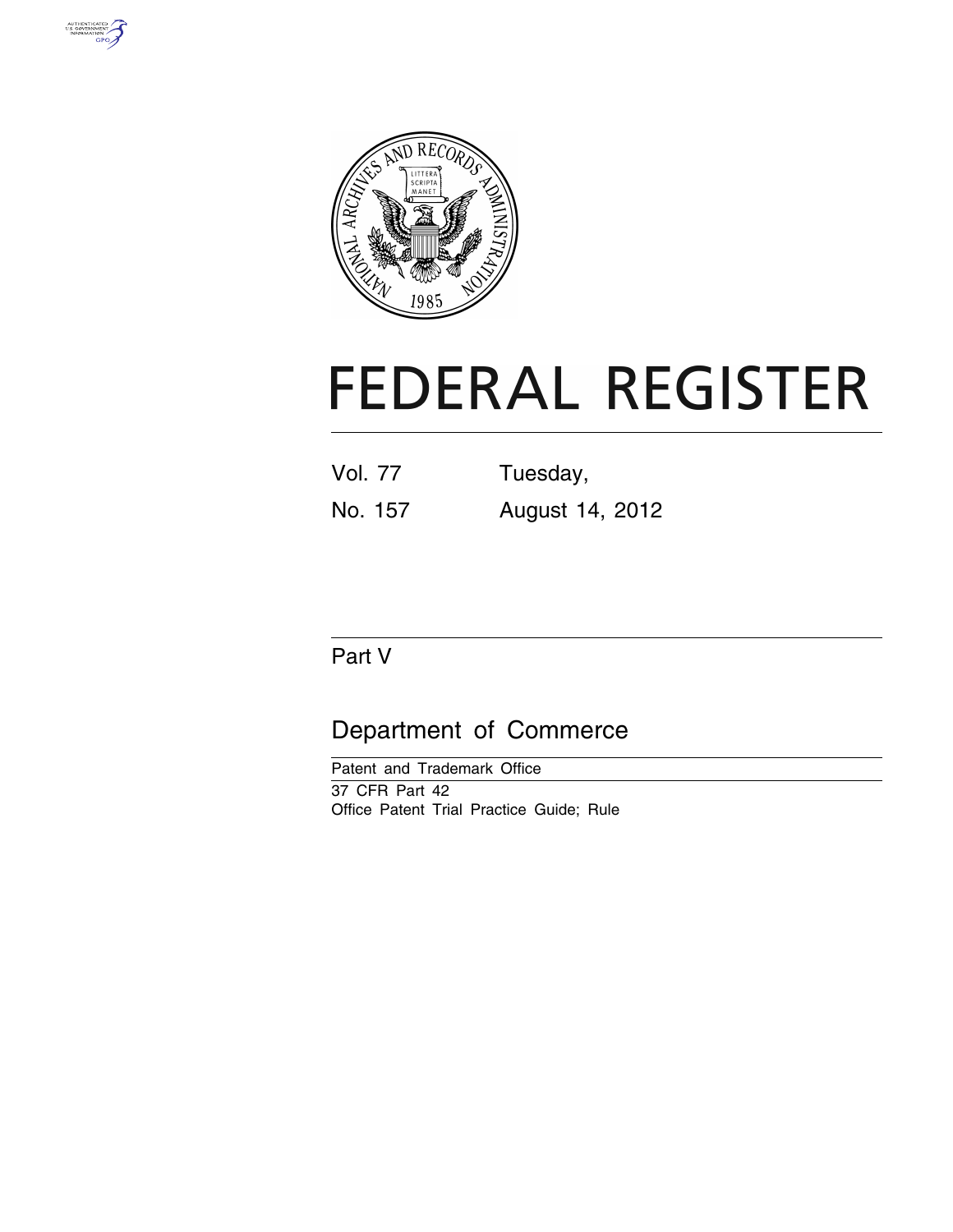# **DEPARTMENT OF COMMERCE**

# **Patent and Trademark Office**

# **37 CFR Part 42**

# **[Docket No. PTO–P–2011–0094]**

# **Office Patent Trial Practice Guide**

**AGENCY:** United States Patent and Trademark Office, Commerce. **ACTION:** Notice of practice guide.

**SUMMARY:** The Leahy-Smith America Invents Act (AIA) establishes several new trial proceedings to be conducted by the Patent Trial and Appeal Board (Board) including *inter partes* review, post-grant review, the transitional program for covered business method patents, and derivation proceedings. In separate rulemakings, the United States Patent and Trademark Office (Office or USPTO) is revising the rules of practice to implement these provisions of the AIA that provide for the trial proceedings before the Board. The Office publishes in this notice a practice guide for the trial final rules to advise the public on the general framework of the regulations, including the structure and times for taking action in each of the new proceedings.

**DATES:** *Effective Date:* This practice guide applies to *inter partes* review, post-grant review, and covered business method patent review proceedings commencing on or after September 16, 2012, as well as derivation proceedings commencing on or after March 16, 2013.

**FOR FURTHER INFORMATION CONTACT:**  Michael Tierney, Lead Administrative Patent Judge, Board of Patent Appeals and Interferences (will be renamed as Patent Trial and Appeal Board on September 16, 2012), by telephone at (571) 272–9797.

# **SUPPLEMENTARY INFORMATION:**

*Executive Summary:* The patent trial regulations lay out a framework for conducting the proceedings aimed at streamlining and converging the issues for decision. In doing so, the Office's goal is to conduct proceedings in a timely, fair, and efficient manner. Further, the Office has designed the proceedings to allow each party to determine the preferred manner of putting forward its case, subject to the guidance of judges who determine the needs of a particular case through procedural and substantive rulings throughout the proceedings.

*Background:* The Leahy-Smith America Invents Act establishes several new trial proceedings to be conducted by the Board including: (1) *Inter partes*  review (IPR); (2) post-grant review

(PGR); (3) a transitional program for covered business method patents (CBM); and (4) derivation proceedings. The AIA requires the Office to promulgate rules for the proceedings, with the PGR, IPR, and CBM rules to be in effect one year after AIA enactment and the derivation rules to be in effect 18 months after AIA enactment.

Consistent with the statute, the Office published a number of notices of proposed rulemaking in February of 2012, and requested written comments on the Office's proposed implementation of the new trial proceedings of the AIA. The Office also hosted a series of public educational roadshows, across the country, regarding the proposed rules.

Additionally, the Office published a practice guide based on the proposed trial rules in the **Federal Register** to provide the public an opportunity to comment. *Practice Guide for Proposed Trial Rules,* 77 FR 6868 (Feb. 9, 2012) (Request for Comments) (hereafter ''Practice Guide for Proposed Trial Rules'' or ''Office Patent Trial Practice Guide''). This Office Patent Trial Practice Guide is intended to advise the public on the general framework of the rules, including the structure and times for taking action in each of the new proceedings.

In response to the notices of proposed rulemaking and the Practice Guide notice, the Office received 251 submissions of written comments from intellectual property organizations, businesses, law firms, patent practitioners, and others, including a United States senator who was a principal author of section 18 of the AIA. The comments provided support for, opposition to, and diverse recommendations on the proposed rules. The Office appreciates the thoughtful comments, and has considered and analyzed the comments thoroughly. In light of the comments, the Office has made modifications to the proposed rules to provide clarity and to balance the interests of the public, patent owners, patent challengers, and other interested parties, in light of the statutory requirements and considerations, such as the effect of the regulations on the economy, the integrity of the patent system, the efficient administration of the Office, and the ability of the Office to complete the proceedings timely.

For the implementation of sections 3, 6, 7, and 18 of the AIA that are related to administrative trials and judicial review of Board decisions, the Office is publishing the following final rules in separate notices in the **Federal Register**: (1) *Rules of Practice for Trials before the*  *Patent Trial and Appeal Board and Judicial Review of Patent Trial and Appeal Board Decisions* (RIN 0651– AC70); (2) *Changes to Implement Inter Partes Review Proceedings, Post-Grant Review Proceedings, and Transitional Program for Covered Business Method Patents* (RIN 0651–AC71); (3) *Transitional Program for Covered Business Method Patents—Definitions of Covered Business Method Patent and Technological Invention* (RIN 0651– AC75); and (4) *Changes to Implement Derivation Proceedings* (RIN 0651– AC74). The Office also provides responses to the public written comments in these final rules in the Response to Comments sections of the notices.

Further, the Office revised the Office Patent Trial Practice Guide based on the final rules. The Office has been working diligently to publish all of the final rules related to the new AIA trial proceedings and the Office Patent Trial Practice Guide in the **Federal Register**  concurrently. Due to certain limitations, however, the Office Patent Trial Practice and the specific final rule for derivation proceedings will be published in the **Federal Register** after the other final rules. In particular, the specific rules for derivation, *i.e.,* §§ 42.404 through 42.412, will be published at a later date.

*Statutory Requirements:* The AIA provides certain minimum requirements for each of the new proceedings. Provided below is a brief overview of these requirements.

Proceedings begin with the filing of a petition to institute a trial. The petition must be filed with the Board consistent with any time period required by statute and be accompanied by the evidence the petitioner seeks to rely upon. *See, e.g.,*   $35 \text{ U.S.C. } 135 \text{ (a) and } 311 \text{ (c), as}$ amended, and § 42.3 (references to § 42.x or § 1.x refer to title 37 of the Code of Federal Regulations). For IPR, PGR, and CBM, the patent owner is afforded an opportunity to file a preliminary response. 35 U.S.C. 313, as amended, and 35 U.S.C. 323.

The Board acting on behalf of the Director may institute a trial where the petitioner establishes that the standards for instituting the requested trial are met taking into account any preliminary response filed by the patent owner. Conversely, the Board may not authorize a trial where the information presented in the petition, taking into account any patent owner preliminary response, fails to meet the requisite standard for instituting the trial. *See e.g.,* 35 U.S.C. 314, as amended, and 35 U.S.C. 324. Where there are multiple matters in the Office involving the same patent, the Board may determine how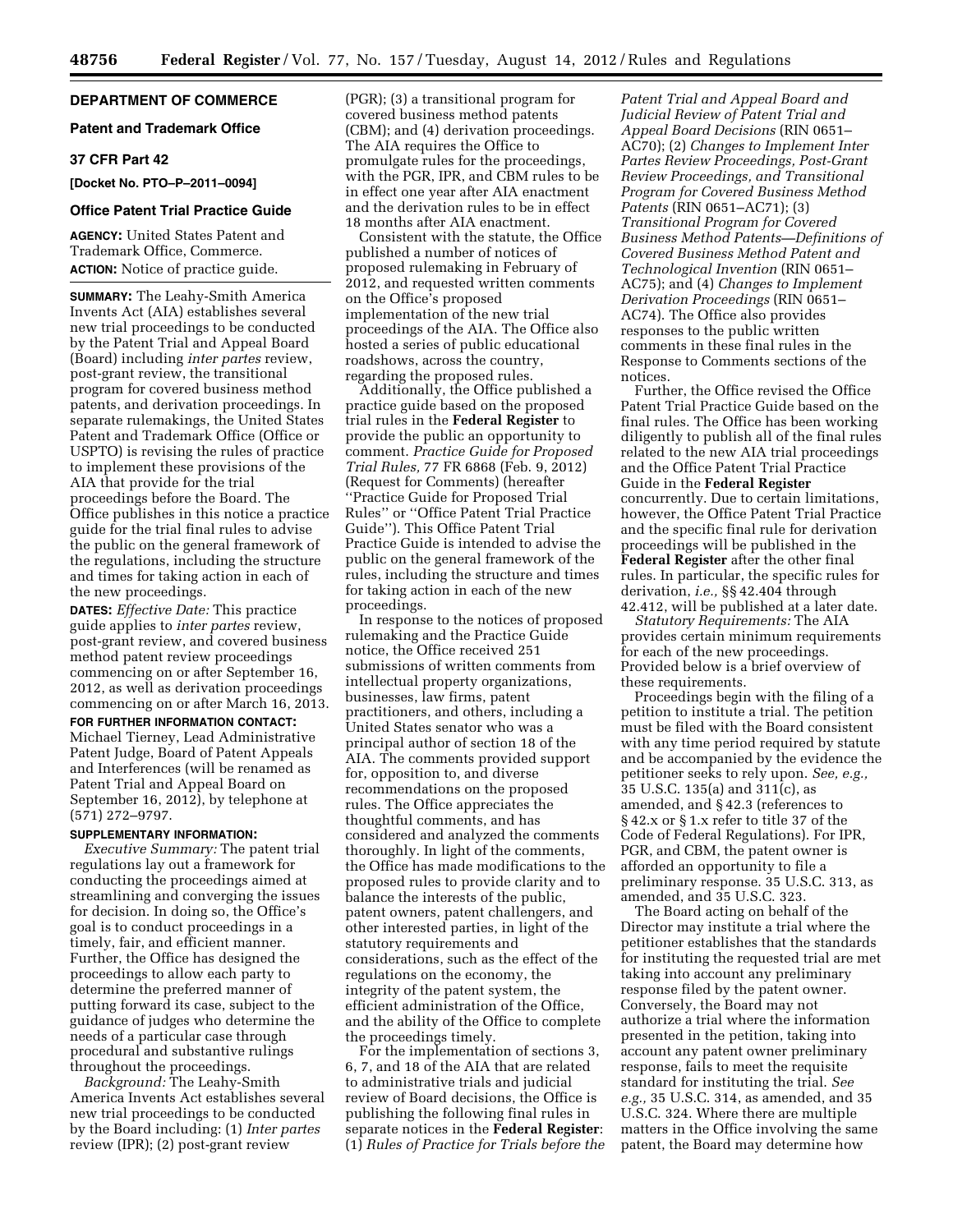the proceedings will proceed, including providing for a stay, transfer, consolidation, or termination of any such matter. *See, e.g.,* 35 U.S.C. 315, as amended, and 35 U.S.C. 325.

The AIA requires that the Board conduct AIA trials and that the Director prescribe regulations concerning the conduct of those trials. 35 U.S.C. 6, 135, and 316, as amended, and 35 U.S.C. 326. For example, for IPR, PGR, and CBM, the AIA mandates the promulgation of rules including motions to seal, procedures for filing supplemental information, standards and procedures for discovery, sanctions for improper use of the proceeding, entry of protective orders, and oral hearings. *See, e.g.,* 35 U.S.C. 316(a), as amended, and 35 U.S.C. 326. Additionally, the AIA mandates the promulgation of rules for IPR, PGR, and CBM concerning the submission of a patent owner response with supporting evidence and allowing the patent owner a motion to amend the patent. *Id.* 

A petitioner and a patent owner may terminate the proceeding with respect to the petitioner by filing a written agreement with the Board, unless the Board has already decided the merits of the proceeding before the request for termination is filed. *See, e.g.,* 35 U.S.C. 317, as amended, and 35 U.S.C. 327. If no petitioner remains in the proceeding, the Board may terminate the review or proceed to a final written decision. For derivation proceedings, the parties may arbitrate issues in the proceeding, but nothing precludes the Office from determining the patentability of the claimed inventions involved in the

proceeding. 35 U.S.C. 135, as amended. Where a trial has been instituted and not dismissed, the Board will issue a final written decision with respect to the involved patent and/or applications. 35 U.S.C. 135 and 35 U.S.C. 318, as amended, and 35 U.S.C. 328.

For IPR, PGR, and CBM, the AIA requires that the Office consider the effect of the regulations on the economy, the integrity of the patent system, the efficient administration of the Office, and the ability of the Office to timely complete the proceedings. 35 U.S.C. 316, as amended, and 35 U.S.C. 326. In developing the general trial rules, as well as the specific rules for the individual proceedings, the Office has taken these considerations into account. Further, the specific rules for the individual proceedings take into account the jurisdictional and timing requirements for the particular proceedings.

*General Overview of Proceedings:*  Generally, the proceedings begin with the filing of a petition that identifies all of the claims challenged and the grounds and supporting evidence on a claim-by-claim basis. Within three months of notification of a filing date, the patent owner in an IPR, PGR, or CBM proceeding may file a preliminary response to the petition, including a simple statement that the patent owner elects not to respond to the petition. The Board acting on behalf of the Director will determine whether to institute a trial within three months of the date the patent owner's preliminary response was due or was filed, whichever is first.

In instituting a trial, the Board will narrow the issues for final decision by

authorizing the trial to proceed only on the challenged claims for which the threshold standards for the proceeding have been met. Further, the Board will identify, on a claim-by-claim basis, the grounds on which the trial will proceed. Any claim or issue not included in the authorization for review will not be part of the trial. A party dissatisfied with the Board's determination to institute a trial may request rehearing as to points believed to have been overlooked or misapprehended. *See* § 42.71(d) and (c).

The Board will enter a Scheduling Order (Appendix A) concurrent with the decision to institute a trial. The Scheduling Order will set due dates for the trial taking into account the complexity of the proceeding but ensuring that the trial is completed within one year of institution.

For example, a Scheduling Order for an IPR or PGR might, consistent with §§ 42.120 and 42.220, provide a three month deadline for patent owner discovery and for filing a patent owner response and motion to amend. Once the patent owner's response and motion to amend have been filed, the Scheduling Order might provide the petitioner with three months for discovery and for filing a petitioner's reply to the response and the petitioner's opposition to the amendment. The Scheduling Order might then provide the patent owner with one month for discovery and for filing a patent owner reply to petitioner's opposition to a patent owner amendment. A representative timeline is provided below:



*Sequence of discovery.* Once instituted, absent special circumstances, discovery will proceed in a sequenced fashion. For example, the patent owner

may begin deposing the petitioner's declarants once the proceeding is instituted. After the patent owner has filed a patent owner response and any motion to amend the claims, the petitioner may depose the patent owner's declarants. Similarly, after the petitioner has filed a reply to the patent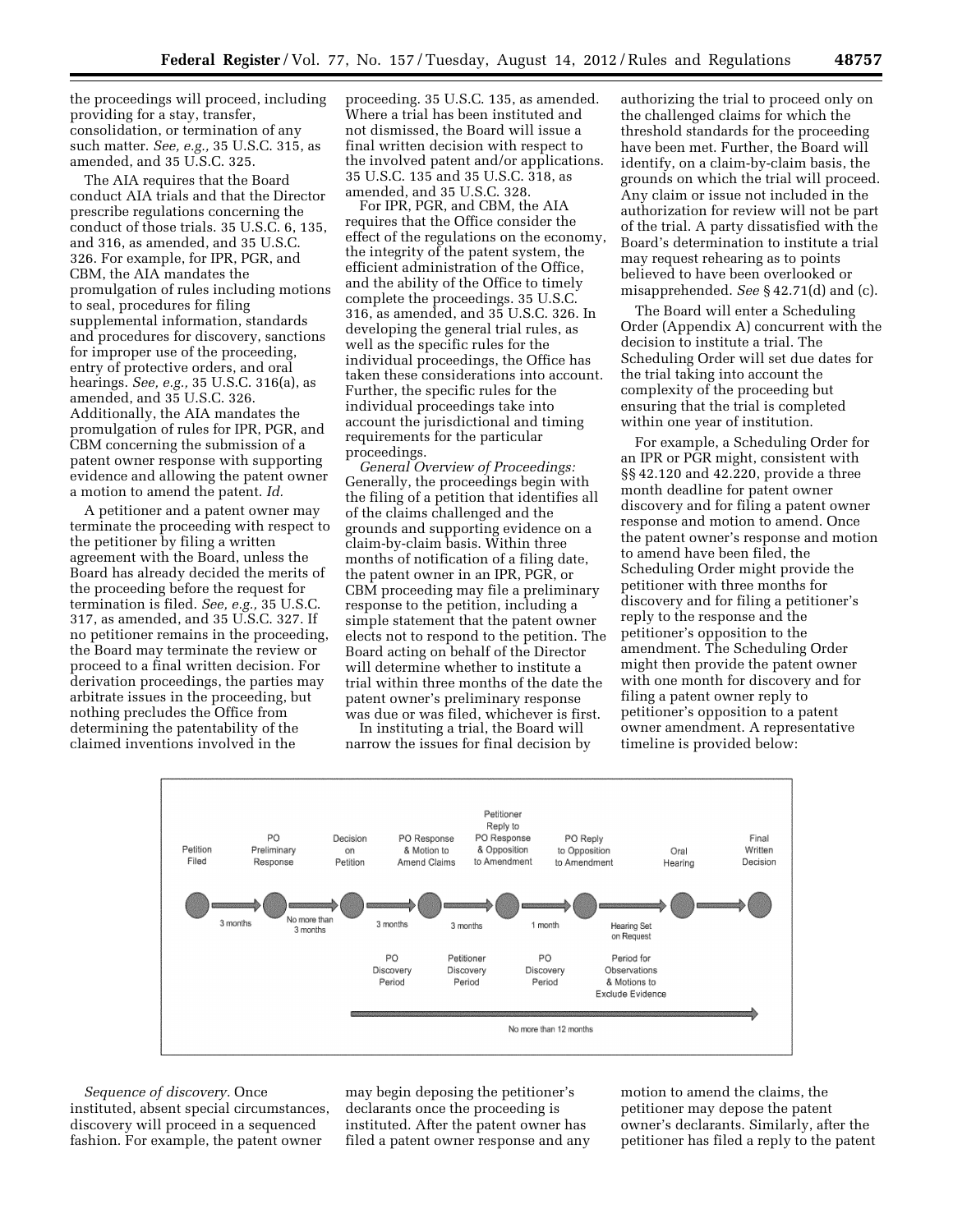owner's response and an opposition to an amendment, the patent owner may depose the petitioner's declarants and file a reply in support of its claim amendments. Where the patent owner relies upon new declaration evidence in support of its amendments, the petitioner will be authorized to depose the declarants and submit observations on the deposition. Once the time for taking discovery in the trial has ended, the parties will be authorized to file motions to exclude evidence believed to be inadmissible. Admissibility of evidence is generally governed by the Federal Rules of Evidence.

*Sequence of filing responses and motions.* An initial conference call will be held about one month from the date of institution to discuss the motions that the parties intend to file and to determine if any adjustment needs to be made to the Scheduling Order. The patent owner may file a patent owner's response and/or a motion to amend the claims by the time set in the Scheduling Order. The petitioner will then file a reply to the patent owner's response and any opposition to the patent owner's amendment. Both parties will then be permitted an opportunity to file motions to exclude an opponent's evidence believed to be inadmissible. After all motions have been filed, the parties will be afforded an opportunity to have an oral argument at the Board.

*Summary of the Rules:* The following is a general summary of the rules for the proceedings.

# **I. General Procedures**

The rules are to be construed so as to ensure the just, speedy, and inexpensive resolution of a proceeding and, where appropriate, the rules may be modified to accomplish these goals. § 42.1(b); § 42.5(a) and (b).

# *A. Jurisdiction and Management of the Record*

1. *Jurisdiction:* 35 U.S.C. 6(b), as amended, provides that the Board is to conduct derivation proceedings, *inter partes* reviews, and post-grant reviews. The Board also conducts the transitional program for covered business method reviews, which are subject to Board review under 35 U.S.C. 6(b), as amended, 35 U.S.C. 326(c), and Public Law 112–29, section 18. The Board therefore will have exclusive jurisdiction within the Office over every application and patent that is involved in a derivation, IPR, PGR, or CBM proceeding. *Ex parte* reexamination proceedings and *inter partes*  reexamination proceedings are not ''involved'' patents (as defined in § 42.2) in derivation, IPR, PGR, and CBM

proceedings and are thus treated separately except as ordered by the Board.

2. *Prohibition on Ex Parte Communications:* All substantive communications with the Board regarding a proceeding must include all parties to the proceeding, except as otherwise authorized. § 42.5(d). The prohibition on *ex parte* communications does not extend to: (1) Ministerial communications with support staff (for instance, to arrange a conference call); (2) conference calls or hearings in which opposing counsel declines to participate; (3) informing the Board in one proceeding of the existence or status of a related Board proceeding; or (4) reference to a pending case in support of a general proposition (for instance, citing a published opinion from a pending case or referring to a pending case to illustrate a systemic problem).

*Arranging a conference call with the Board.* The Board encourages the use of conference calls to raise and resolve issues in an expedited manner. The Board envisions that most of the procedural issues arising during a proceeding will be handled during a conference call or shortly thereafter, *i.e.,*  in a matter of days. When arranging a conference call, parties should be prepared to discuss with a Trial Section paralegal why the call is needed and what materials may be needed during the call, *e.g.,* a particular exhibit.

*Refusal to participate.* The Board has the discretion to permit a hearing or conference call to take place even if a party refuses to participate. In such cases, the Board may order as a condition for the call additional safeguards, such as the recording of the communication and the entry of the recording into the record.

#### *B. Counsel*

*Need for lead and back-up counsel.* A party represented by counsel must designate both a lead as well as a backup counsel who can conduct business on behalf of the lead counsel, as instances may arise where lead counsel may be unavailable. § 42.10(a).

*Power of attorney.* A power of attorney must be filed with the designation of counsel, unless the designated counsel is already counsel of record. § 42.10(b).

*Pro hac vice.* The Board may recognize counsel *pro hac vice* during a proceeding upon a showing of good cause, and subject to the requirement that lead counsel is a registered practitioner. § 42.10(c). The Board may impose other considerations as well. *Id.*  Proceedings before the Office can be technically complex. For example, it is

expected that amendments to a patent will be sought. The grant of a motion to appear *pro hac vice* is a discretionary action taking into account the specifics of the proceedings. Similarly, the revocation of *pro hac vice* is a discretionary action taking into account various factors, including incompetence, unwillingness to abide by the Office's Rules of Professional Conduct, and incivility.

The Office expects that lead counsel will, and back-up counsel may, participate in all hearings and conference calls with the Board and will sign all papers submitted in the proceeding. In addition, the role of back-up counsel is to conduct business with the Office on behalf of lead counsel when lead counsel is not available. Actions not conducted before the Office (*e.g.,* taking of deposition) may be conducted by lead or back-up counsel.

#### *C. Electronic Filing*

Electronic filing is the default manner in which documents are to be filed with the Board. § 42.6(b). Electronic filing of legal documents is being implemented across the country in state and federal courts. The use of electronic filing aids in the efficient administration of the proceeding, improves public accessibility, and provides a more effective document management system for the Office and parties. The manner of submission will be established by the Board. The Board will publish electronic submission information on its Web site ([www.uspto.gov/](http://www.uspto.gov)PTAB) in August of 2012. Due to system constraints, no single uploaded file may exceed 250 megabytes in size.

Paper filing may be used where appropriate, but must be accompanied by a motion explaining the need for non-electronic filing. § 42.6(b). Based upon experience with contested cases, the Board does not expect to receive many requests to file paper submissions. Circumstances where a paper filing may be warranted include those occasions where the Office's electronic filing system is unable to accept filings. Alternatively, if a problem with electronic filing arises during normal business hours, a party may contact the Board and request a one-day extension of time for due dates that are set by rule or orders of the Board. § 42.5. In the unlikely event that an administrative patent judge is not available to rule on the extension, the Board may grant an extension the day after the paper is due, which includes situations where electronic filing problems are shown to have occurred.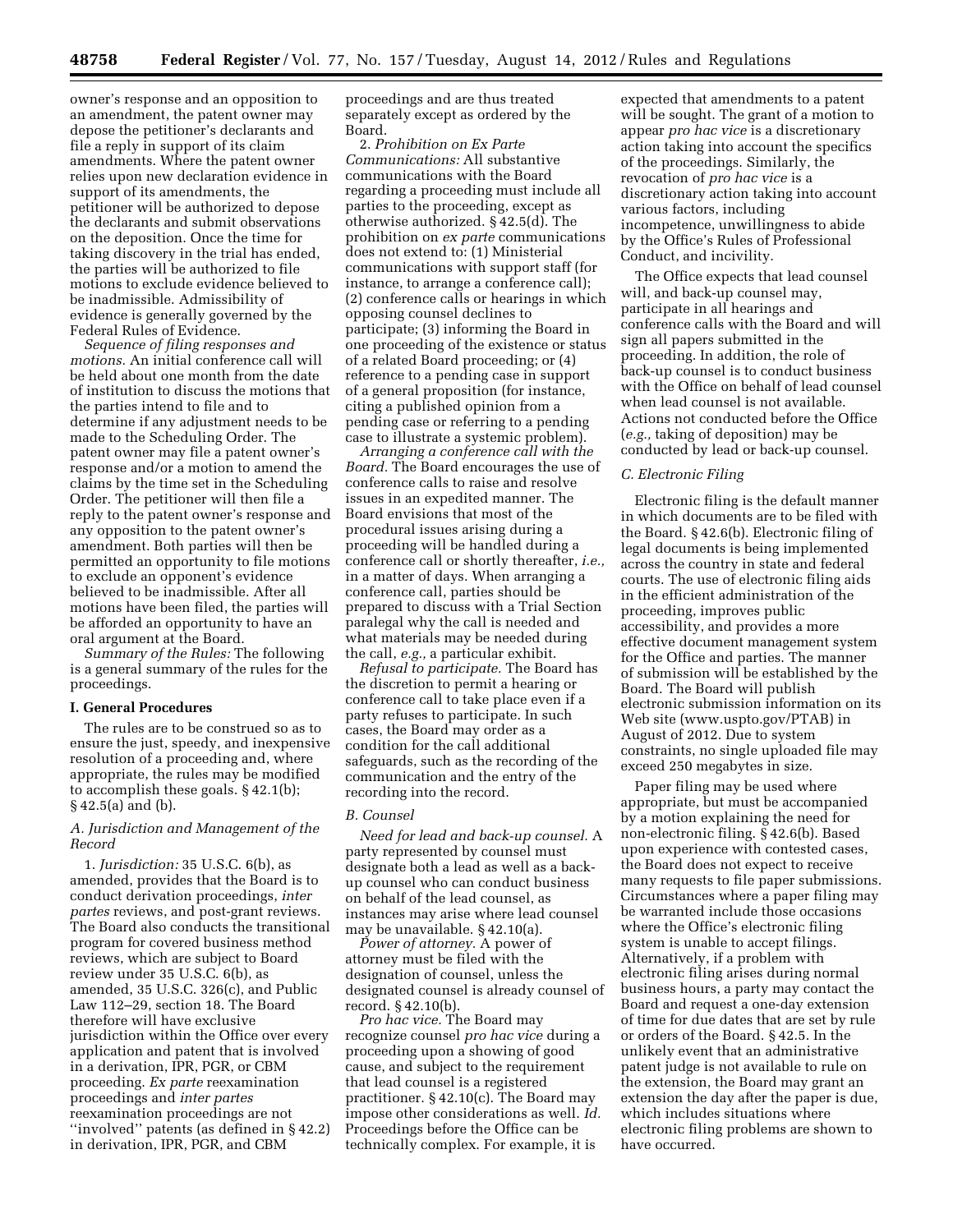# *D. Mandatory Notices*

The rules require that parties to a proceeding provide certain mandatory notices, including identification of the real parties-in-interest, related matters, lead and back-up counsel, and service information. § 42.8. Where there is a change of information, a party must file a revised notice within 21 days of the change. § 42.8(a)(3).

1. *Real Party-in-Interest or Privy:* The core functions of the ''real party-ininterest'' and ''privies'' requirement to assist members of the Board in identifying potential conflicts, and to assure proper application of the statutory estoppel provisions. The latter, in turn, seeks to protect patent owners from harassment via successive petitions by the same or related parties, to prevent parties from having a ''second bite at the apple,'' and to protect the integrity of both the USPTO and Federal Courts by assuring that all issues are promptly raised and vetted. *Cf.* Fed. R. Civ. P. 17(a) (Advisory Committee Note to 1966 Amendment to Rule 17(a)) (''[T]he modern function of the rule in its negative aspect is simply to protect the defendant against a subsequent action by the party actually entitled to recover, and to insure generally that the judgment will have its proper effect as res judicata.''). The USPTO will apply traditional commonlaw principles with these goals in mind and parties will be well-served to factor in these considerations when determining whom to identify.

Whether a party who is not a named participant in a given proceeding nonetheless constitutes a ''real party-ininterest'' or ''privy'' to that proceeding is a highly fact-dependent question. *See generally Taylor* v. *Sturgell,* 553 U.S. 880 (2008); 18A Charles Alan Wright, Arthur R. Miller & Edward H. Cooper, Federal Practice & Procedure §§ 4449, 4451 (2d ed. 2011) (hereinafter ''Wright & Miller''). Such questions will be handled by the Office on a case-by-case basis taking into consideration how courts have viewed the terms ''real party-in-interest'' and ''privy.'' *See, e.g., Taylor,* 553 U.S. at 893–895 and 893 n.6 (noting that ''[t]he list that follows is meant only to provide a framework [for the decision], not to establish a definitive taxonomy''). Courts invoke the terms ''real party-in-interest'' and ''privy'' to describe relationships and considerations sufficient to justify applying conventional principles of estoppel and preclusion. Accordingly, courts have avoided rigid definitions or recitation of necessary factors. Similarly, multiple Federal Rules invoke the terms without attempting to

define them or what factors trigger their application. *See, e.g.,* Fed. R. Civ. P. 17; Fed. Cir. R. 47.4.

The typical common-law expression of the ''real party-in-interest'' (the party ''who, according to the governing substantive law, is entitled to enforce the right'') does not fit directly into the AIA trial context. *See* 6A Charles Alan Wright, Arthur R. Miller, Mary Kay Kane, & Richard L. Marcus, Federal Practice & Procedure Civil section 1543 (3d ed. 2011) (discussing Fed. R. Civ. P. 17). That notion reflects standing concepts, but no such requirement exists in the IPR or PGR context, although it exists in the CBM context. In an IPR or PGR proceeding, there is no "right" being enforced since any entity (other than the patent owner) may file an IPR or PGR petition. However, the spirit of that formulation as to IPR and PGR proceedings means that, at a general level, the ''real party-in-interest'' is the party that desires review of the patent. Thus, the ''real party-in-interest'' may be the petitioner itself, and/or it may be the party or parties at whose behest the petition has been filed. In this regard, the Office's prior application of similar principles in the *inter partes* reexamination context offers additional guidance. *See generally In re Guan et al. Inter Partes* Reexamination Proceeding, Control No. 95/001,045, Decision Vacating Filing Date (Aug. 25, 2008). Similar considerations apply to CBM proceedings, although the statute governing those proceedings also requires that the party seeking the proceeding, or its real party-in-interest or privy, have been sued for infringing the subject patent, or been charged with infringement under that patent.

The notion of ''privity'' is more expansive, encompassing parties that do not necessarily need to be identified in the petition as a ''real party-in-interest.'' The Office intends to evaluate what parties constitute ''privies'' in a manner consistent with the flexible and equitable considerations established under federal caselaw. Ultimately, that analysis seeks to determine whether the relationship between the purported ''privy'' and the relevant other party is sufficiently close such that both should be bound by the trial outcome and related estoppels. This approach is consistent with the legislative history of the AIA, which indicates that Congress included ''privies'' within the parties subject to the statutory estoppel provisions in an effort to capture ''the doctrine's practical and equitable nature,'' in a manner akin to collateral estoppel. In that regard, the legislative history endorsed the expression of ''privy'' as follows:

The word ''privy'' has acquired an expanded meaning. The courts, in the interest of justice and to prevent expensive litigation, are striving to give effect to judgments by extending ''privies'' beyond the classical description. The emphasis is not on the concept of identity of parties, but on the practical situation. Privity is essentially a shorthand statement that collateral estoppel is to be applied in a given case; there is no universally applicable definition of privity. The concept refers to a relationship between the party to be estopped and the unsuccessful party in the prior litigation which is sufficiently close so as to justify application of the doctrine of collateral estoppel.

154 Cong. Rec. S9987 (daily ed. Sept. 27, 2008) (statement of Sen. Kyl) (citing *Cal. Physicians' Serv.* v. *Aoki Diabetes Research Inst.,* 163 Cal.App.4th 1506 (Cal. App. 2008)); *see also* 157 Cong. Rec. S1376 (daily ed. Mar. 8, 2011) (incorporating prior 2008 statement). Subsequent legislative history expanded on the prior discussion of ''privy'' by noting that ''privity is an equitable rule that takes into account the 'practical situation,' and should extend to parties to transactions and other activities relating to the property in question.'' 157 Cong. Rec. S1376 (daily ed. Mar. 8, 2011) (statement of Sen. Kyl).

There are multiple factors relevant to the question of whether a non-party may be recognized as a ''real party-ininterest'' or ''privy.'' *See, e.g., Taylor,*  553 U.S. at 893–895 and 893 n.6 (noting that ''[t]he list that follows is meant only to provide a framework [for the decision], not to establish a definitive taxonomy''). A common consideration is whether the non-party exercised or could have exercised control over a party's participation in a proceeding. *See, e.g., id.* at 895; *see generally* Wright & Miller section 4451. The concept of control generally means that ''it should be enough that the nonparty has the actual measure of control or opportunity to control that might reasonably be expected between two formal coparties.'' Wright & Miller § 4451. Courts and commentators agree, however, that there is no ''bright-line test'' for determining the necessary quantity or degree of participation to qualify as a ''real party-in-interest'' or ''privy'' based on the control concept. *Gonzalez* v. *Banco Cent. Corp.,* 27 F.3d 751, 759 (1st Cir. 1994). *See also* Wright & Miller section 4451 (''The measure of control by a nonparty that justifies preclusion cannot be defined rigidly.''). Accordingly, the rules do not enumerate particular factors regarding a ''control'' theory of ''real party-in-interest'' or ''privy'' under the statute.

Additionally, many of the same considerations that apply in the context of ''*res judicata*'' will likely apply in the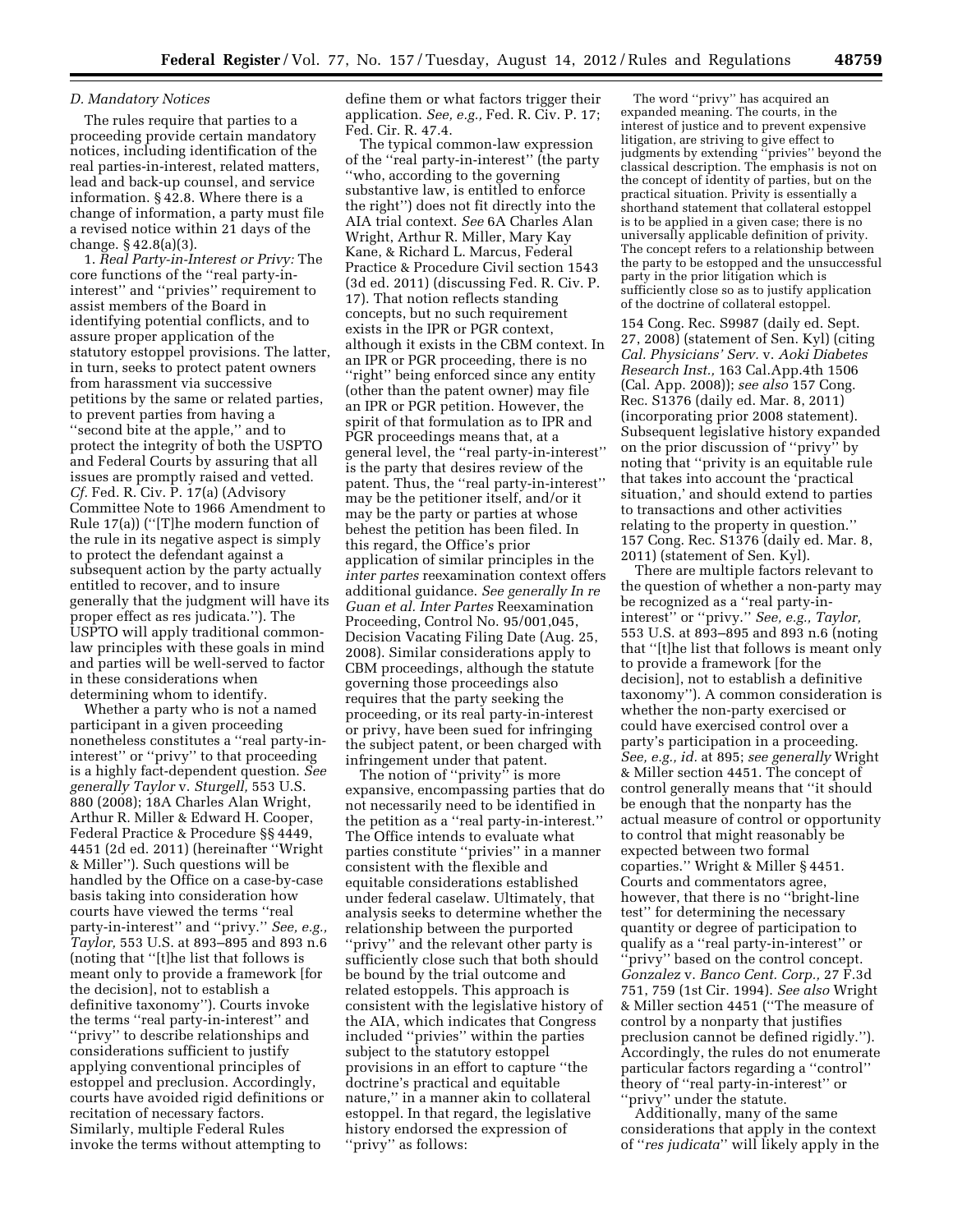''real party-in-interest'' or ''privy'' contexts. *See Gonzalez,* 27 F.3d at 759; *see generally* Wright & Miller section 4451. Other considerations may also apply in the unique context of statutory estoppel. *See generally, e.g., In re Arviv Reexamination Proceeding,* Control No. 95/001,526, Decision Dismissing section 1.182 and section 1.183 Petitions, at 6 (Apr. 18, 2011); *In re Beierbach Reexamination Proceeding,* Control No. 95/000,407, Decision on section 1.182 and section 1.183 Petitions, at 6 (July 28, 2010); *In re Schlecht Inter Partes Reexamination Proceeding,* Control No. 95/001,206, Decision Dismissing Petition, at 5 (June 22, 2010); *In re Guan Inter Partes Reexamination Proceeding,*  Control No. 95/001,045, Decision Vacating Filing Date, at 8 (Aug. 25, 2008).

The Office has received requests to state whether particular facts will qualify a party as a ''real party-ininterest'' or ''privy.'' Some factcombinations will generally justify applying the ''real party-in-interest'' or ''privy'' label. For example, a party that funds and directs and controls an IPR or PGR petition or proceeding constitutes a ''real party-in-interest,'' even if that party is not a ''privy'' of the petitioner. But whether something less than complete funding and control suffices to justify similarly treating the party requires consideration of the pertinent facts. *See, e.g., Cal. Physicians,* 163 Cal.App.4th at 1523–25 (discussing the role of control in the ''privy'' analysis, and observing that ''preclusion can apply even in the absence of such control''). The Office will handle such questions on a case-by-case basis taking into consideration how courts have viewed the terms. Similarly, while generally a party does not become a ''real party-in-interest'' or a ''privy'' of the petitioner merely through association with another party in an unrelated endeavor, slight alterations in the facts, as well as consideration of other facts, might result in a different conclusion. So, for example, if Trade Association X files an IPR petition, Party A does not become a ''real partyin-interest'' or a ''privy'' of the Association simply based on its membership in the Association. Similarly, if Party A is part of a Joint Defense Group with Party B in a patent infringement suit, and Party B files a PGR petition, Party A is not a ''real party-in-interest'' or a ''privy'' for the purposes of the PGR petition based solely on its participation in that Group. That is not to say that Party A's membership in Trade Association X, or the Joint Defense Group, in those

scenarios is irrelevant to the determination; deeper consideration of the facts in the particular case is necessary to determine whether Party A is a ''real party-in-interest'' or a ''privy'' of the petitioner. Relevant factors include: Party A's relationship with the petitioner; Party A's relationship to the petition itself, including the nature and/ or degree of involvement in the filing; and the nature of the entity filing the petition. In short, because rarely will one fact, standing alone, be determinative of the inquiry, the Office cannot prejudge the impact of a particular fact on whether a party is a ''real party-in-interest'' or ''privy'' of the petitioner.

2. *Related Matters:* Parties to a proceeding are to identify any other judicial or administrative matter that would affect, or be affected by, a decision in the proceeding. Judicial matters include actions involving the patent in federal court. Administrative matters include every application and patent claiming, or which may claim, the benefit of the priority of the filing date of the party's involved patent or application as well as any *ex parte* and *inter partes* reexaminations for an involved patent.

3. *Identification of Service Information:* Parties are required to identify service information to allow for efficient communication between the Board and the parties. § 42.8. Additionally, while the Board is authorized to provide notice by means other than mailing to the correspondence address of record, it is ultimately the responsibility of the applicant or patent owner to maintain a proper correspondence address in the record. *Ray* v. *Lehman,* 55 F.3d 606, 610 (Fed. Cir. 1995).

Under § 42.6(e), service may be made electronically upon agreement of the parties. For example, the parties could agree that electronic filing with the Board of a document constitutes electronic service.

# *E. Public Availability and Confidentiality*

The rules aim to strike a balance between the public's interest in maintaining a complete and understandable file history and the parties' interest in protecting truly sensitive information.

1. *Public Availability:* The record of a proceeding, including documents and things, shall be made available to the public, except as otherwise ordered. § 42.14. Accordingly, a document or thing will be made publicly available, unless a party files a motion to seal that is then granted by the Board.

2. *Confidential information:* The rules identify confidential information in a manner consistent with Federal Rule of Civil Procedure 26(c)(1)(G), which provides for protective orders for trade secret or other confidential research, development, or commercial information. § 42.54.

3. *Motion To Seal:* A party intending a document or thing to be sealed may file a motion to seal concurrent with the filing of the document or thing. § 42.14. The document or thing will be provisionally sealed on receipt of the motion and remain so pending the outcome of the decision on motion.

4. *Protective Orders:* A party may file a motion to seal where the motion contains a proposed protective order, such as the default protective order in Appendix B. § 42.54. Specifically, protective orders may be issued for good cause by the Board to protect a party from disclosing confidential information. § 42.54. Guidelines on proposing a protective order in a motion to seal, including a Standing Protective Order, are provided in Appendix B. The document or thing will be protected on receipt of the motion and remain so, pending the outcome of the decision on motion.

5. *Confidential Information in a Petition:* A petitioner filing confidential information with a petition may, concurrent with the filing of the petition, file a motion to seal with a proposed protective order as to the confidential information. A petitioner filing information under seal with a petition is not required to serve the confidential information. § 42.55.

A petitioner may seek entry of the default protective order in Appendix B or may seek entry of an alternative protective order. Where the petitioner seeks entry of the default protective order, the patent owner will be given access to the confidential information prior to institution of the trial by agreeing to the terms of a default order. § 42.55(a). The Board anticipates that a patent owner may use the Board's electronic filing system to agree to the default protective order and would, upon confirmation of the agreement by the Board, be given access to the provisionally sealed information.

Where a petitioner files a motion to seal with the petition that seeks entry of a protective order other than the default protective order, a patent owner may only access the sealed confidential information prior to the institution of the trial by:

(1) Agreeing to the terms of the protective order requested by the petitioner;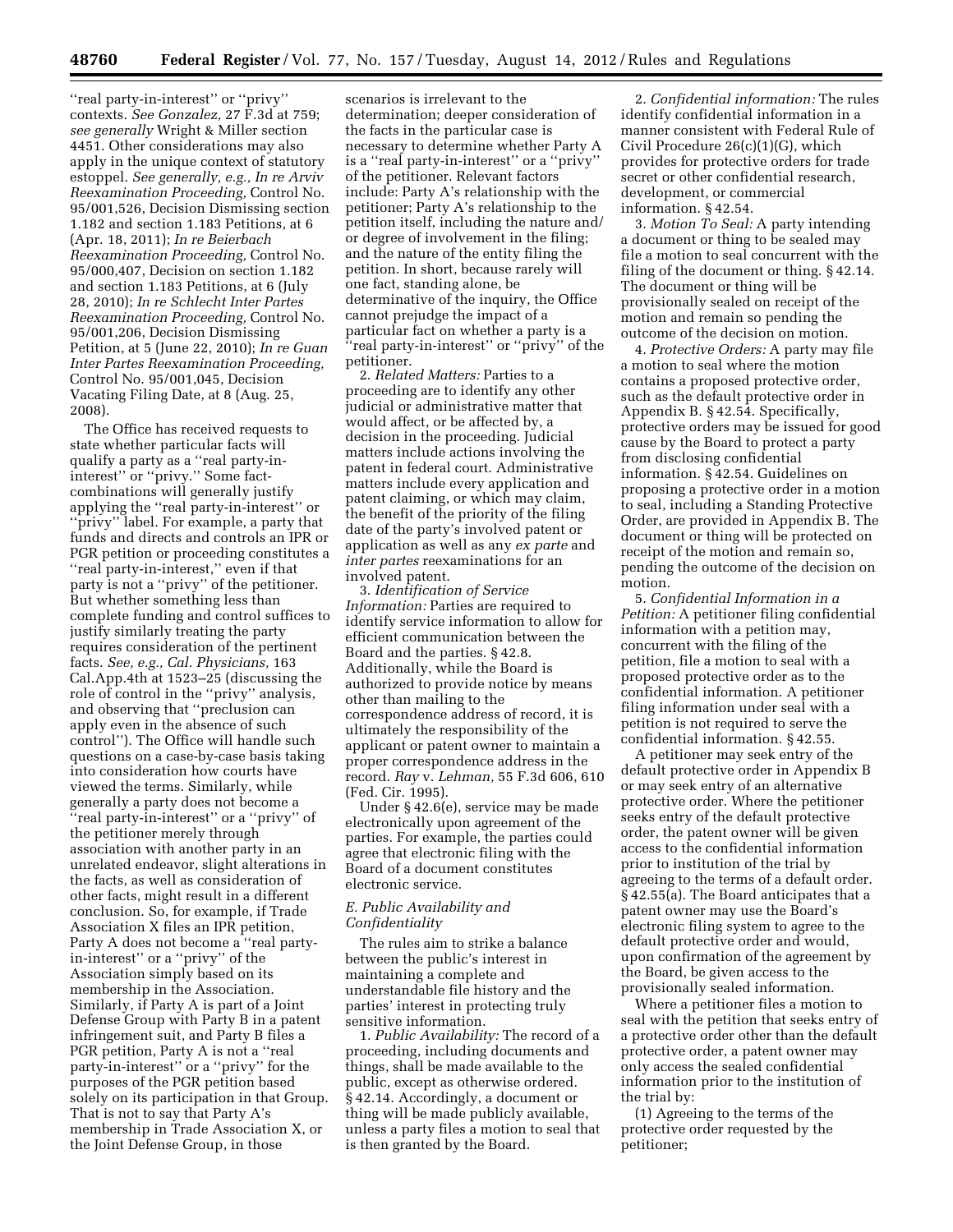(2) Agreeing to the terms of a protective order that the parties file jointly; or

(3) Obtaining entry of a protective order (*e.g.,* the default protective order).

For example, the patent owner could arrange a conference call with the Board and opposing party, and provide a suitable basis for entering the default protective order as opposed to the petitioner's proposed protective order. § 42.55(b). The Board anticipates that a patent owner may use the Board's electronic filing system to agree to the protective order requested by the petitioner and would, upon confirmation of the agreement by the Board, be given access to the provisionally sealed information. Similarly, the Board anticipates that a patent owner may use the Board's electronic filing system to file a protective order that the parties jointly agree to and would, upon confirmation of the agreement by the Board, be given access to the provisionally sealed information. Alternatively, the patent owner would be given access on entry of a protective order by the Board.

The rule seeks to streamline the process of seeking protective orders prior to the institution of the review while balancing the need to protect confidential information against an opponent's ability to access information used to challenge the opponent's claims.

6. *Expungement of Confidential Information:* Confidential information that is subject to a protective order ordinarily would become public 45 days after denial of a petition to institute a trial or 45 days after final judgment in a trial. There is an expectation that information will be made public where the existence of the information is referred to in a decision to grant or deny a request to institute a review or is identified in a final written decision following a trial. A party seeking to maintain the confidentiality of information, however, may file a motion to expunge the information from the record prior to the information becoming public. § 42.56. The rule balances the needs of the parties to submit confidential information with the public interest in maintaining a complete and understandable file history for public notice purposes. The rule encourages parties to redact sensitive information, where possible, rather than seeking to seal entire documents.

7. *Derivation:* A party in a derivation submitting dates of conception to establish inventorship may wish to file the information under seal. Where the dates of conception are filed under seal, a party may request that an opponent

not be given access to the conception dates until the opponent's conception dates have been provided to the Board.

# *F. Discovery*

Discovery is a tool to develop a fair record and to aid the Board in assessing the credibility of witnesses. To streamline the proceedings, the rules and Scheduling Order provide a sequenced discovery process upon institution of the trial. Specifically, each party will be provided respective discovery periods, beginning with the patent owner. The sequenced discovery allows parties to conduct meaningful discovery before they are required to submit their respective motions and oppositions during the trial. Thus, discovery before the Board is focused on what the parties reasonably need to respond to the grounds raised by an opponent. In this way, the scope of the trial continually narrows.

1. *Routine Discovery:* Routine discovery includes: (1) Production of any exhibit cited in a paper or testimony; (2) the cross-examination of the other sides declarants; and (3) relevant information that is inconsistent with a position advanced during the proceeding. Routine discovery places the parties on a level playing field and streamlines the proceeding. Board authorization is not required to conduct routine discovery, although the Board will set the times for conducting this discovery in its Scheduling Order.

(a) *Inconsistent Statements:* The following situations exemplify instances where disclosures of inconsistent statements are to be made. Example 1: where a petitioner relies upon an expert affidavit alleging that a method described in a patent cannot be carried out, the petitioner would be required to provide any non-privileged work undertaken by, or on behalf of, the petitioner that is inconsistent with the contentions in the expert's affidavit. Example 2: where a patent owner relies upon surprising and unexpected results to rebut an allegation of obviousness, the patent owner should provide the petitioner with non-privileged evidence that is inconsistent with the contention of unexpected properties.

(b) *Witness Expenses:* The burden and expense of producing a witness for redirect or cross-examination should normally fall on the party presenting the witness. Thus, a party presenting a witness's testimony by affidavit should arrange to make the witness available for cross-examination. This applies to witnesses employed by a party as well as experts and non-party witnesses. If there are associated expenses such as expert witness fees or travel, those

should be borne by the party presenting the testimony. Should the witness's testimony be presented by transcript, the same rules apply, and the witness fees and expenses should be borne by the presenting party.

(c) *Document Translation:* All proceedings before the Board will be conducted in English. Translations therefore must be provided for: (1) Those documents produced in discovery under § 42.51; and (2) all documents relied on, or otherwise used, during the proceedings. Unless accompanied by an English language translation, such documents in a language other than English will not be considered by the Board.

2. *Additional Discovery:* A request for additional discovery must be in the form of a motion, although the parties may agree to discovery amongst themselves. § 42.51(b)(2). The types of discovery available under the Federal Rules of Civil Procedure can be sought by the parties. The standard for granting such requests varies with the proceeding. An ''interests of justice'' standard applies in IPR and derivations, whereas the more liberal ''good cause'' standard applies in PGR and CBM. *Id.*  An additional discovery request could be granted under either standard, for example, when a party raises an issue where the evidence on that issue is uniquely in the possession of the party that raised it.

3. *Compelled Testimony:* A party can request authorization to compel testimony under 35 U.S.C. 24. If a motion to compel testimony is granted, testimony may be (1) *ex parte,* subject to subsequent cross-examination, or (2) *inter partes. Therriault* v. *Garbe,* 53 USPQ2d 1179, 1184 (BPAI 1999). Prior to moving for or opposing compelled testimony, the parties should discuss which procedure is appropriate. *See*  Appendix D for guidance on compelled testimony.

4. *Mandatory Initial Disclosures:*  Section 42.51(a) provides for mandatory initial disclosures, either by agreement (subparagraph (a)(1)) or, where the parties fail to reach an agreement, by motion, if granted (subparagraph (a)(2)). To proceed under  $\S 42.51(a)(1)$ , the parties must submit any agreement reached on initial disclosures no later than the filing of the patent owner's preliminary response, or by the expiration of the time period for filing such a response. *See* § 42.51(a)(1)(i).

Where the parties agree to mandatory initial disclosures under § 42.51(a)(1), two options are available as follows: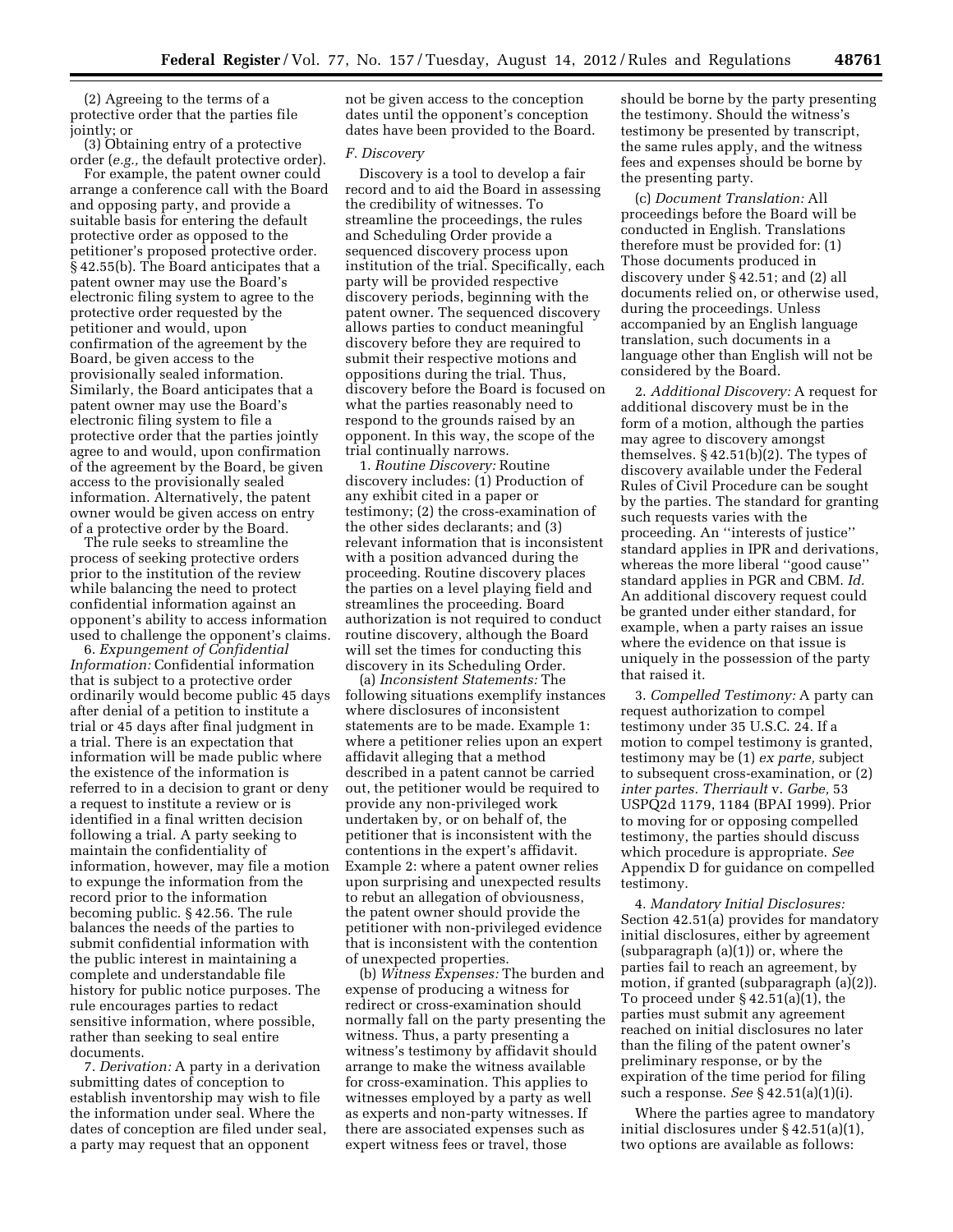# Option 1

This first option is modeled after Rule 26(a)(1)(A) of the Federal Rules of Civil Procedure, and requires disclosure of the following information: (1) the name and, if known, the address and telephone number of each individual likely to have discoverable information—along with the subjects of that information—that the disclosing party may use to support its claims or defenses, unless the use would be solely for impeachment; and (2) a copy—or a description by category and location—of all documents, electronically stored information, and tangible things that the disclosing party has in its possession, custody, or control and may use to support its claims or defenses, unless the use would be solely for impeachment.

# Option 2

This second option is more extensive, and includes the following disclosures listed under both items I and II:

I. If the petition seeks cancellation of one or more claims in whole or part on the basis of the existence of an alleged prior non-published public disclosure, the petitioner will provide a statement: (1) Identifying, to the extent known by the petitioner, the names and information sufficient to contact all persons other than those offering affidavits or declarations who are reasonably likely to know of the alleged prior non-published public disclosure; (2) indicating which of such persons are within the control of petitioner, or who have otherwise consented to appear for a testimony in connection with the proceeding; (3) indicating which, if any, of such persons are represented by petitioner's counsel; (4) identifying all documents and things within petitioner's possession, custody, or control referring to or relating to the alleged prior non-published public disclosure; and (5) identifying all things relating to the alleged prior nonpublished public disclosure, including a complete description, photographs, the chemical analysis (if the chemical composition is in issue), and computer code (for computer-related subject matter), and their locations, and whether petitioner will produce such things for inspection, analysis, testing, and sampling.

II. If the petition seeks cancellation of one or more claims in whole or in part on the basis of the alleged obviousness of one or more of the claims, the petitioner will provide a statement: (1) identifying, to the extent known by the petitioner, the names and information sufficient to contact all persons other

than those offering affidavits or declarations who are reasonably likely to have information regarding the secondary indicia of non-obviousness; (2) indicating which of such persons are within the control of petitioner, or have otherwise consented to appear for a testimony in connection with the proceeding; (3) indicating which, if any, of such persons are represented by petitioner's counsel; (4) identifying all documents and things within petitioner's possession, custody, or control referring to or relating to such secondary indicia of non-obviousness; and (5) identifying all things relating to the secondary indicia of nonobviousness, including a complete description, photographs, the chemical analysis (if the chemical composition is in issue), and computer code (for computer-related subject matter), and their locations, and whether petitioner will produce such things for inspection, analysis, testing, and sampling.

Under § 42.51(a)(1)(ii), upon institution of a trial, the parties may automatically take discovery of the information identified in the initial disclosures. Accordingly, the initial disclosures of a party shall be filed as exhibits as soon as reasonably practicable to permit discovery related to that information. *See* § 42.51(a)(1)(i).

5. *Live Testimony:* Cross-examination may be ordered to take place in the presence of an administrative patent judge, which may occur at the deposition or oral arugment. Occasionally, the Board will require live testimony where the Board considers the demeanor of a witness critical to assessing credibility. Examples of where such testimony has been ordered in previous contested cases before the Board include cases where derivation is an issue, where misconduct is alleged to have occurred during the proceeding, or where testimony is given through an interpreter. *See* Appendix D for guidance on testimony.

6. *Times and Locations for Witness Cross-Examination:* Under § 42.53(c)(1), the default time limits for compelled direct examination, cross-examination, and redirect examination are seven hours for direct examination, four hours for cross-examination, and two hours for redirect examination. Similarly, under § 42.53(c)(2), the default time limits for cross-examination, redirect examination, and recross-examination for uncompelled direct testimony are seven hours for cross-examination, four hours for redirect examination, and two hours for recross-examination. *See*  Appendix D: Testimony Guidelines, for more information.

The rules do not provide for a specific location for taking testimony other than providing that the testimony may be taken at any reasonable location in the United States. The Board expects that the parties will be able to agree upon a reasonable location but will be available to handle the issue, typically via conference call, where the parties are unable to agree.

7. *E-Discovery:* The cost of e-discovery in patent infringement cases has led a number of courts to adopt special ediscovery rules. Notably, the Federal Circuit Advisory Committee drafted and adopted a Model Order Limiting E-Discovery in Patent Cases that is available on the Federal Circuit's Web site: *[www.cafc.uscourts.gov](http://www.cafc.uscourts.gov)*. *See also*  Federal Rule of Evidence 502. In the interest of promoting economic and procedural efficiency in these proceedings, the Office adopts a default Model Order Regarding E-Discovery (Appendix C) based on the Federal Circuit's Model Order, modified to reflect the differences in statutory requirements. *See also* Rule 502 of the Federal Rules of Evidence. Except for routine discovery under the provisions of § 42.51(b)(1), it is expected that the default Model Order will be entered in a proceeding whenever discovery of Electronically Stored Information (ESI) is sought by the parties, whether under the other discovery provisions of § 42.51, or the compelled discovery provisions of § 42.52. Should a party desire to obtain production of ESI as part of additional discovery under § 42.51, § 42.52, or any other provision of the rules, the matter should be raised with the Board in a timely fashion before the discovery is scheduled to take place.

# **II. Petitions and Motions Practice**

# *A. General Motions Practice Information*

1. *Motions practice:* The proceedings begin with the filing of a petition that lays out the petitioner's grounds and supporting evidence for the requested proceeding. Additional relief in a proceeding must be requested in the form of a motion. § 42.20(a).

2. *Prior authorization:* Generally, a motion will not be entered without prior Board authorization. § 42.20(b). Exceptions include motions where it is impractical for a party to seek prior Board authorization, and motions for which authorization is automatically granted. Motions where it is not practical to seek prior Board authorization include motions to seal and motions filed with a petition, such as motions to waive page limits. Motions where authorization is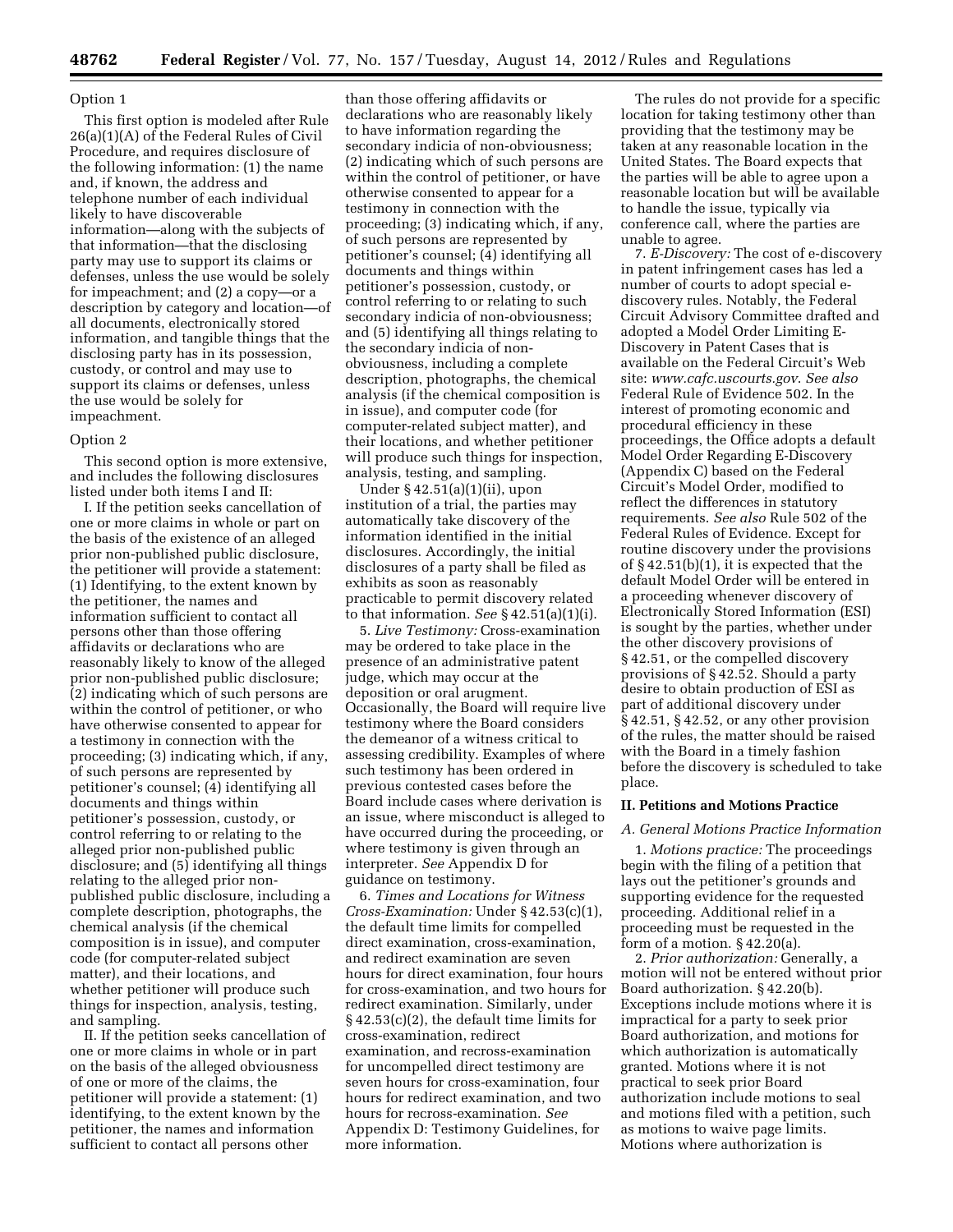automatically granted, without a conference with the Board, include requests for rehearing, observations on cross-examination, and motions to exclude evidence. The Board expects that the Scheduling Order will preauthorize and set times for the filing of observations on cross-examination and motions to exclude evidence based on inadmissibility. *See* Appendix A, Scheduling Order.

Typically, authorization for a motion is obtained during an initial conference call, which generally occurs within one month of the institution of IPR, PGR, CBM, and derivation proceedings. Additionally, where more immediate relief is required or the request arises after the initial conference call, a party should institute a conference call to obtain such authorization. Typically, the Board will decide procedural issues raised in a conference call during the call itself or shortly thereafter, thereby avoiding the need for additional briefing. The Board has found that this practice simplifies a proceeding by focusing the issues early, reducing costs and efforts associated with motions that are beyond the scope of the proceeding. By taking an active role in the proceeding, the Board can eliminate delay in the proceeding and ensure that attorneys are prepared to resolve the relevant disputed issues.

3. *Page Limits:* Petitions, motions, patent owner preliminary responses, patent owner responses, oppositions, and replies filed in proceedings are subject to page limits in order to streamline the proceedings. § 42.24. The rules set a limit of 60 pages for petitions requesting *inter partes* reviews and derivation proceedings, 80 pages for petitions requesting post-grant review and covered business method patent reviews, and 15 pages for motions. § 42.24(a). Patent owner preliminary responses to a petition and patent owner responses to a petition are limited to an equal number of pages as the corresponding petition, and oppositions are limited to an equal number of pages as the corresponding motion. § 42.24(b). Replies to patent owner responses to petitions are limited to 15 pages and replies to oppositions are limited to five pages. § 42.24(c).

Federal courts routinely use page limits to manage motions practice as ''[e]ffective writing is concise writing.'' *Spaziano* v. *Singletary,* 36 F.3d 1028, 1031 n.2 (11th Cir. 1994). Federal courts have found that page limits ease the burden on both the parties and the courts, and patent cases are no exception. *Broadwater* v. *Heidtman Steel Prods., Inc.,* 182 F. Supp. 2d 705, 710 (S.D. Ill. 2002) (''Counsel are

strongly advised, in the future, to not ask this Court for leave to file any memoranda (supporting or opposing dispositive motions) *longer than 15 pages.* The Court has handled complicated patent cases and employment discrimination cases in which the parties were able to limit their briefs supporting and opposing summary judgment to 10 or 15 pages.'').

Although parties are given wide latitude in how they present their cases, the Board's experience is that the presentation of an overwhelming number of issues tends to detract from the argument being presented, and can cause otherwise meritorious issues to be overlooked or misapprehended. Thus, parties should avoid submitting a repository of all the information that a judge could possibly consider, and instead focus on concise, wellorganized, easy-to-follow arguments supported by readily identifiable evidence of record. Another factor to keep in mind is that the judges of the Board are familiar with the general legal principles involved in issues which come before the Board. Accordingly, extended discussions of general patent law principles are not necessary.

The Office provides the following practical guidance regarding compliance with the page limits. A party is not required to submit a statement of material fact in its briefing. § 42.22. Further, double spacing is not required for claim charts.  $§ 42.6(a)(2)(iii)$ .

4. *Testimony Must Disclose Underlying Facts or Data:* The Board expects that most petitions and motions will rely upon affidavits of experts. Affidavits expressing an opinion of an expert must disclose the underlying facts or data upon which the opinion is based. *See* Fed. R. Evid. 705; and § 42.65. Opinions expressed without disclosing the underlying facts or data may be given little or no weight. *Rohm & Haas Co.* v. *Brotech Corp.,* 127 F.3d 1089, 1092 (Fed. Cir. 1997) (nothing in the Federal Rules of Evidence or Federal Circuit jurisprudence requires the fact finder to credit unsupported assertions of an expert witness).

5. *Tests and Data:* Parties often rely on scientific tests and data to support their positions. Examples include infrared spectroscopy graphs, highperformance liquid-chromatography data, etc. In addition to providing the explanation required in § 42.65, a party relying on a test or data should provide any other information the party believes would assist the Board in understanding the significance of the test or the data.

6. *Objective Indicia of Nonobviousness:* The Board expects that most petitions will raise issues of

obviousness. In determining whether the subject matter of a claim would have been obvious over the prior art, the Board will review any objective evidence of nonobviousness proffered by the patent owner where appropriate.

#### *B. Petition*

Proceedings begin with the filing of a petition. The petition lays out the petitioner's grounds for review and supporting evidence, on a claim-byclaim basis, for instituting the requested proceeding.

1. *Filing date—Minimum Procedural Compliance:* To obtain a filing date, the petition must meet certain minimum standards. *See, e.g.,* § 42.106. Generally, the standards required for a petition are those set by statute for the proceeding requested. *See, e.g.,* 35 U.S.C. 312(a). For example, an IPR requires that a complete petition be filed with the required fee, and include a certificate of service for the petition, fee, and evidence relied upon. § 42.106. A complete petition for IPR requires that the petitioner certify that the patent is eligible for IPR and that the petitioner is not barred or estopped from requesting the review, and that the petitioner identify the claims being challenged and the specific basis for the challenge. § 42.104. Similar petition requirements apply to PGR (§ 42.204) and derivations (§ 42.404). CBM proceedings also require a petition demonstrate that the patent for which review is sought is a covered business method patent. § 42.304.

2. *Burden of Proof for Statutory Institution Thresholds:* The burden of proof in a proceeding before the Board is a preponderance of the evidence standard. § 42.1(d).

3. *Specific Requirements for Petition:*  A petitioner must certify that the patent or application is available for review and that the petitioner is not barred or estopped from seeking the proceeding. §§ 42.104, 42.204, 42.304, and 42.405. Additionally, a petitioner must identify each claim that is challenged and the specific statutory grounds on which each challenge to the claim is based, provide a claim construction for the challenged claims, and state the relevance of the evidence to the issues raised. *Id.* For IPR, PGR, and CBM proceedings, a petitioner must also identify how the construed claim is unpatentable over the relevant evidence. §§ 42.104(b), 42.204(b), and 42.304(b).

4. *Covered Business Method/ Technological Invention:* A petitioner in a CBM proceeding must demonstrate that the patent for which review is sought is a covered business method patent. § 42.304(a). Covered business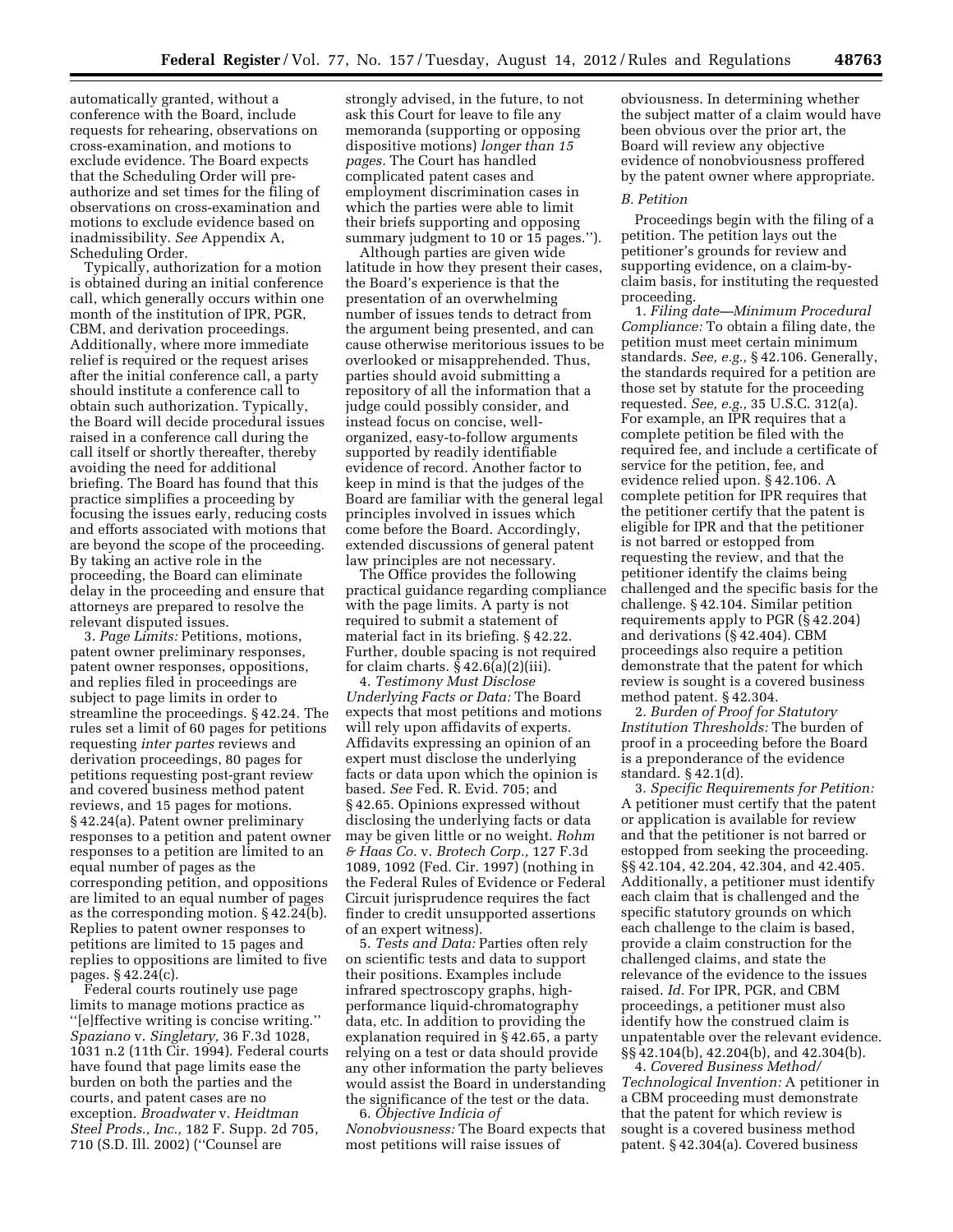method patents by definition do not include patents for technological inventions.

The following claim drafting techniques would not typically render a patent a technological invention:

(a) Mere recitation of known technologies, such as computer hardware, communication or computer networks, software, memory, computerreadable storage medium, scanners, display devices or databases, or specialized machines, such as an ATM or point of sale device.

(b) Reciting the use of known prior art technology to accomplish a process or method, even if that process or method is novel and non-obvious.

(c) Combining prior art structures to achieve the normal, expected, or predictable result of that combination.

The following are examples of covered business method patents that are subject to a CBM review proceeding:

(a) A patent that claims a method for hedging risk in the field of commodities trading.

(b) A patent that claims a method for verifying validity of a credit card transaction.

The following are examples of patents that claim a technological invention that would not be subject to a CBM review proceeding:

(a) A patent that claims a novel and non-obvious hedging machine for hedging risk in the field of commodities trading.

(b) A patent that claims a novel and non-obvious credit card reader for verifying the validity of a credit card transaction.

5. *Claim Charts:* While not required, a petitioner may file a claim chart to explain clearly and succinctly what the petitioner believes a claim means in comparison to something else, such as another claim, a reference, or a specification. Where appropriate, claim charts can streamline the process of identifying key features of a claim and comparing those features with specific evidence. Claim charts submitted as part of a petition, motion, patent owner preliminary response, patent owner response, opposition, or reply count towards applicable page limits, but are not required to be double-spaced, e.g., to reduce the number of pages in a petition, claim charts in the petition may be single-spaced. A claim chart from another proceeding that is submitted as an exhibit, however, will not count towards page limits.

6. *Claim Construction:* Regarding the need for a claim construction, where appropriate, it may be sufficient for a party to provide a simple statement that the claim terms are to be given their

broadest reasonable interpretation, as understood by one of ordinary skill in the art and consistent with the disclosure. Alternatively, where a party believes that a specific term has meaning other than its plain meaning, the party should provide a statement identifying a proposed construction of the particular term and where the disclosure supports that meaning.

The Office has for decades employed the broadest reasonable interpretation standard to construe claims before the Office, and it will continue to do so in IPR, PGR, and CBM proceedings for construing challenged claims as well as any amended or new claims. §§ 42.100(b), 42.200(b), and 42.300(b). This approach ensures that the public can clearly understand the outer limits applicants and patentees will attribute to their claims. On the other hand, inconsistent results would become a major issue if the Office adopted a standard of claim construction other than the broadest reasonable interpretation for IPR, PGR, and CBM proceedings. As the AIA contemplates, there may be multiple proceedings involving related patents or patent applications in the Office at a particular time. For example, there may be an IPR of a patent that is also subject to an *ex parte* reexamination, where the patent is part of a family of co-pending applications all employing the same claim terminology. The Office applies the broadest reasonable interpretation standard in those proceedings, and major difficulties would arise where the Office is handling multiple proceedings with different applicable claim construction standards.

An essential purpose of the broadest reasonable claim interpretation standard in the amendment process is to encourage a patent owner to fashion clear, unambiguous claims. Only through the use of the broadest reasonable claim interpretation standard can the Office ensure that uncertainties of claim scope are removed or clarified. Since patent owners have the opportunity to amend their claims during IPR, PGR, and CBM trials, unlike in district court proceedings, they are able to resolve ambiguities and overbreadth through this interpretive approach, producing clear and defensible patents at the lowest cost point in the system. Patent owners in IPR, PGR, and CBM proceedings will be permitted to file a first motion to amend the patent, after conferring with the Board. §§ 42.121(a) and 42.221(a). Moreover, although there is no need to permit multiple opportunities to amend to justify the application of the broadest reasonable interpretation standard in an

Office proceeding, patent owners in IPR, PGR, and CBM proceedings may file an additional motion to amend when there is a good cause showing, or a joint request of the petitioner and the patent owner to materially advance a settlement. §§ 42.121(c) and 42.221(c). Thus, the Board will apply the broadest reasonable interpretation standard during IPR, PGR, and CBM proceedings, consistent with the Office's practice in other proceedings.

#### *C. Patent Owner Preliminary Response*

For IPR, PGR, and CBM proceedings, a patent owner may file a preliminary response no later than three months after the grant of a filing date. §§ 42.107(b) and 42.207(b). The preliminary response may present evidence other than new testimonial evidence to demonstrate that no review should be instituted. §§ 42.107(c) and 42.207(c). New testimonial evidence may be permitted where a party demonstrates that such evidence is in the interests of justice. For example, the Board may permit new testimonial evidence where it addresses issues relating to the petitioner's standing, or where the Board determines that consideration of the identified evidence is necessary in the interests of justice as the evidence demonstrates that the trial may not be instituted.

Potential patent owner preliminary responses include:

(1) The petitioner is statutorily barred from pursuing a review.

(2) The references asserted to establish that the claims are

unpatentable are not in fact prior art. (3) The prior art lacks a material

limitation in all of the independent claims.

(4) The prior art teaches or suggests away from a combination that the petitioner is advocating.

(5) The petitioner's claim interpretation for the challenged claims is unreasonable.

(6) If a petition for post-grant review raises 35 U.S.C. 101 grounds, a brief explanation as to how the challenged claims are directed to a patent-eligible invention.

Where a patent owner seeks to expedite the proceeding, the patent owner may file an election to waive the patent owner preliminary response. §§ 42.107(b) and 42.207(b). No adverse inference will be taken by such an election. Moreover, a patent owner may file a statutory disclaimer of one or more challenged claims to streamline the proceedings. Where no challenged claims remain, the Board would terminate the proceeding. Where one or more challenged claims remain, the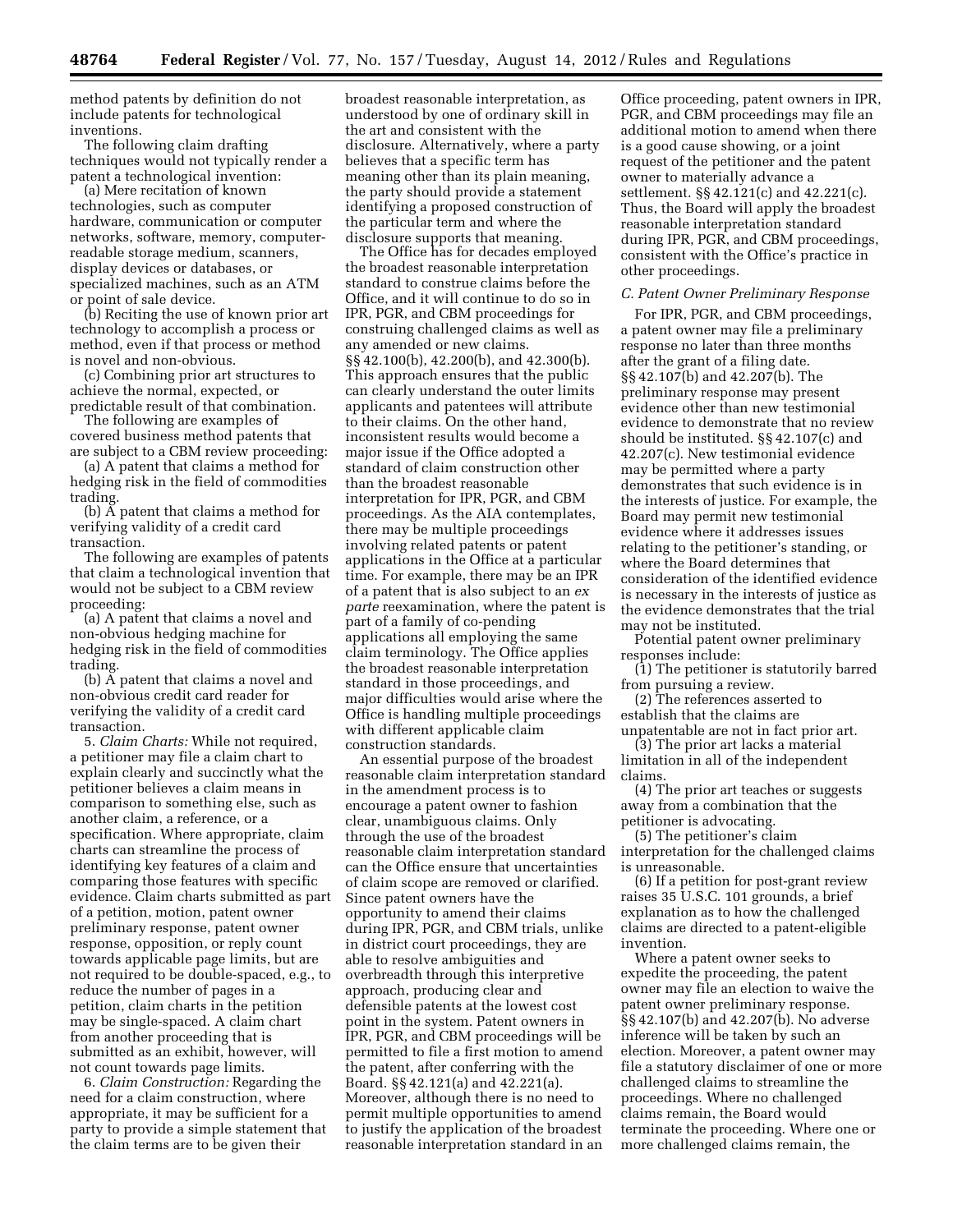Board's decision on institution would be based solely on the remaining claims. *See Sony Computer Entm't Am. Inc.* v. *Dudas,* 2006 WL 1472462 (E.D.Va. 2006).

#### *D. Institution of Review*

1. *Statutory Threshold Standards:*  Generally, the Director may institute a proceeding where a petitioner meets the threshold standards. There is a different statutory threshold standard for institution of each type of proceeding. Each of the statutory threshold standards is summarized below.

(a) *Inter Partes* Review: 35 U.S.C. 314(a), as amended, provides that the Director may not authorize institution of an *inter partes* review, unless the Director determines that the information presented in the petition filed under 35 U.S.C. 311, as amended, and any response filed under 35 U.S.C. 313, as amended, shows that there is a reasonable likelihood that the petitioner would prevail with respect to at least one of the claims challenged in the petition. The ''reasonable likelihood'' standard is a somewhat flexible standard that allows the Board room to exercise judgment.

(b) *Post-Grant Review:* 35 U.S.C. 324(a) provides that the Director may not authorize institution of a post-grant review, unless the Director determines that the information presented in the petition filed under 35 U.S.C. 321, if such information is not rebutted, would demonstrate that it is more likely than not that at least one of the claims challenged in the petition is unpatentable. The ''more likely than not'' standard requires greater than 50% chance of prevailing. In addition, 35 U.S.C. 324(b) provides that the determination required under 35 U.S.C. 324(a) may also be satisfied by a showing that the petition raises a novel or unsettled legal question that is important to other patents or patent applications.

(c) *Covered Business Method Patent Review:* Section 18(a)(1) of the AIA provides that the transitional proceeding for covered business method patents will be regarded as, and will employ the standards and procedures of, a post-grant review under chapter 32 of title 35 United States Code, subject to certain exceptions. Section 18(a)(1)(B) of the AIA specifies that a person may not file a petition for a transitional proceeding with respect to a covered business method patent unless the person or person's real party-in-interest or privy has been sued for infringement of the patent or has been charged with infringement under that patent. A covered business method patent means

a patent that claims a method or corresponding apparatus for performing data processing or other operations used in the practice, administration, or management of a financial product or service, except that the term does not include patents for technological inventions.

(d) *Derivation:* 35 U.S.C. 135(a), as amended, provides that an applicant for a patent may file a petition to institute a derivation proceeding. 35 U.S.C. 135(a), as amended, provides that the petition must state with particularity the basis for finding that a named inventor in the earlier application derived the claimed invention from an inventor named in the petitioner's application and, without authorization, filed the earlier application. The petition must be filed within one year of the first publication by the earlier applicant of a claim to the same or substantially the same invention, must be made under oath, and must be supported by substantial evidence. 35 U.S.C. 135(a), as amended, also provides that the Director may institute a derivation proceeding, if the Director determines that the petition demonstrates that the standards for instituting a derivation proceeding are met.

2. *Considerations in Instituting a Review:* The Board institutes the trial on behalf of the Director. § 42.4(a). In instituting the trial, the Board will consider whether or not a party has satisfied the relevant statutory institution standard. As part of its consideration, the Board may take into account whether the same or substantially the same prior art or arguments were previously presented to the Office under 35 U.S.C. 325(d).

The Board, in determining whether to institute, may take into account whether the review could be completed timely. For example, the Board may decline to institute a proceeding where the Board determines that it could not complete the proceeding timely. Specifically, the Board could exercise its discretion to decline to institute a petition that seeks review of several hundred claims based upon a thousand references and the patent owner demonstrates that a determination of patentability would require testimony of dozens of nonparty controlled witnesses in foreign countries for which the testimony would need to be compelled.

3. *Content of Decision on Whether To Institute:* In instituting a trial, the Board will streamline the issues for final decision by authorizing the trial to proceed only on the challenged claims for which the threshold standards for the proceeding have been met. Further, the Board will identify, on a claim-by-

claim basis, the grounds on which the trial will proceed. Any claim or issue not included in the authorization for review is not part of the trial.

Where no trial is instituted, a decision to that effect will be provided. The Board expects that the decision will contain a short statement as to why the standards were not met, although this may not be necessary in all cases. A party dissatisfied with a decision whether or not to institute may file a request for rehearing before the Board, but the Board's determination on whether to institute a trial is final and nonappealable. 35 U.S.C. 135(a) and 314(d), as amended; 35 U.S.C. 324(e); and § 42.71(c).

4. *Scheduling Order:* The Board expects that a Scheduling Order (Appendix A) will be provided concurrent with the decision to institute the proceeding. The Scheduling Order will set due dates for taking action accounting for the complexity of the proceeding but ensuring that the trial is completed within one year of institution. Furthermore, the parties may request changes to the due dates at the initial conference call, and stipulate different dates for Due Dates 1 through 5 (earlier or later, but no later than Due Date 6). *See* Appendix A.

# *E. Initial Conference Call (One Month After Instituting Trial)*

The Board expects to initiate a conference call within about one month from the date of institution of the trial to discuss the Scheduling Order and any motions that the parties anticipate filing during the trial. Generally, the Board would require a list of proposed motions to be filed no later than two business days prior to the conference call. An accurate motions list is necessary to provide the Board and the opposing parties adequate notice to prepare for the conference call and to plan for the proceeding. The Board's contested cases experience demonstrates that discussing the proposed motions before the motions are authorized to be filed aids the administration of justice by: (1) Helping the Board and counsel adjust the schedule for taking action; (2) permitting the Board to determine whether the listed motions are both necessary and sufficient to resolve the issues raised; and (3) revealing the possibility that there may be a dispositive issue that may aid the settlement of the trial. Submission of a list would not preclude the filing of additional motions not contained in the list. However, the Board may require prior authorization to file an additional motion and the set times are not likely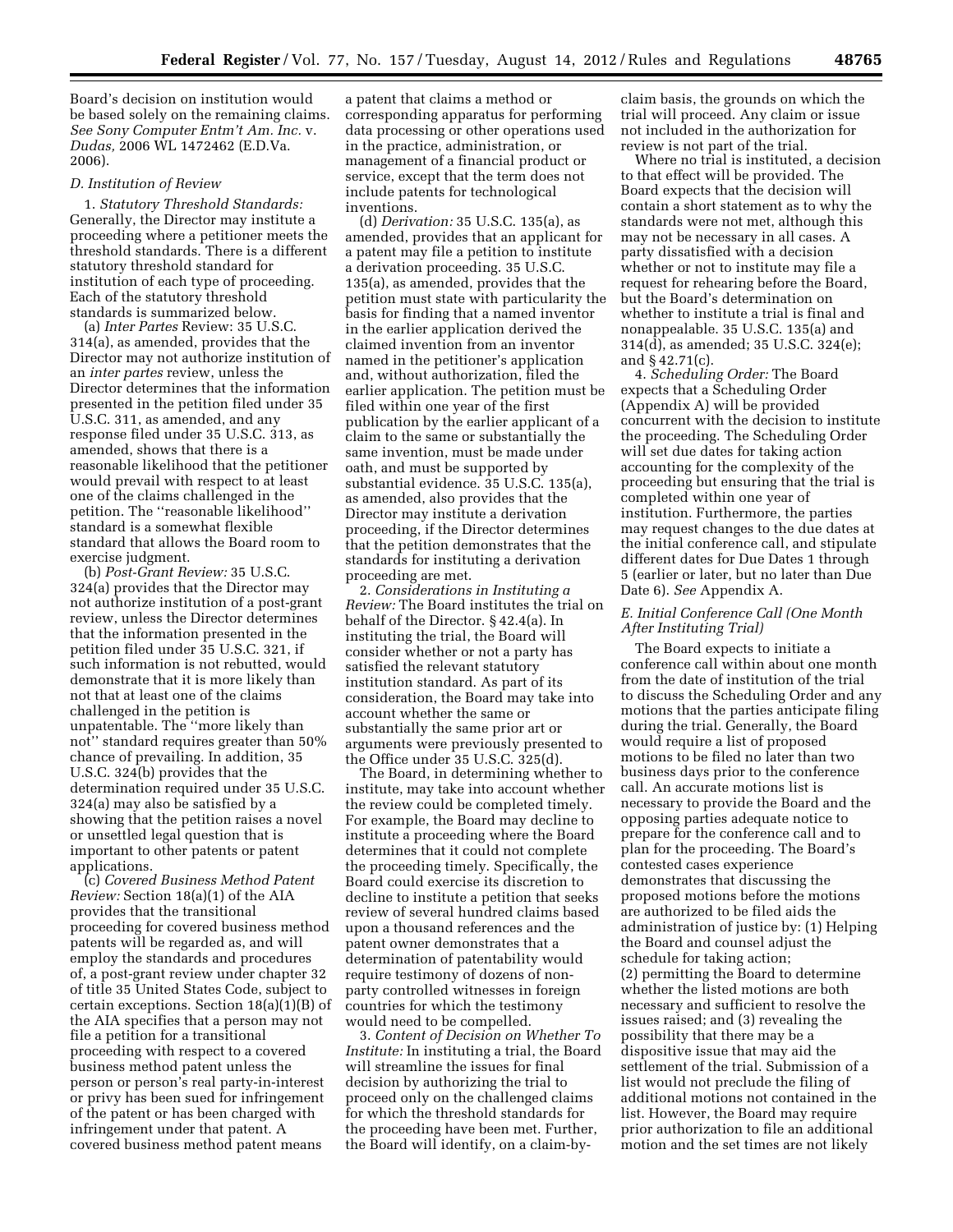to change as a consequence of the new motion.

#### *F. Patent Owner Response*

For IPR, PGR, and CBM, the patent owner will be provided an opportunity to respond to the petition once a trial has been instituted. 35 U.S.C. 316(a)(8), as amended, and 35 U.S.C. 326(a)(8). For a derivation proceeding, the applicant or patent owner alleged to have derived the invention will be provided an opportunity to respond to the petition once the trial has been instituted. 35 U.S.C. 135(b), as amended.

The patent owner response is filed as an opposition to the petition and is subject to the page limits provided in § 42.24. §§ 42.120 and 42.220. The response should identify all the involved claims that are believed to be patentable and state the basis for that belief. Additionally, the response should include any affidavits or additional factual evidence sought to be relied upon and explain the relevance of such evidence. As with the petition, the response may contain a claim chart identifying key features of a claim and comparing those features with specific evidence. Where the patent owner elects not to file a response, the patent owner will arrange for a conference call with the Board to discuss whether or not the patent owner will file a request for adverse judgement. § 42.73(b).

# *G. Motions To Amend*

1. *IPR, PGR, and CBM Amendments:*  Patent owners in IPR, PGR, and CBM may file motions to amend the claims subject to certain conditions. §§ 42.121 and 42.221.

*First Motion to Amend:* Although patent owners may file a first motion to amend and need not obtain prior Board authorization, the patent owner is still required to confer with the Board before filing the motion. § 42.121(a) or 42.221(a). During this conference call, it is envisioned that the judge would provide guidance to the patent owner and petitioner regarding the motion including how the filing of the motion will impact the schedule. For example, if a patent holder files a motion to amend the claims, adjustment to the schedule and authorization to conduct additional discovery may be appropriate.

*Additional Motion to Amend.* Patent owners seeking to file any additional motion to amend claims in the patent under § 42.121(c) or 42.221(c) must seek authorization from the Board to file the motion to amend. The filing of the additional motion typically would be authorized if a joint request by the

petitioner and patent owner is made to materially advance a settlement. Alternatively, filing of the additional motion may be authorized on a showing of good cause. In determining whether to authorize such an additional motion to amend, the Board will consider, among other factors, whether a petitioner has submitted supplemental information after the time period set for filing a motion to amend in § 42.121(a)(1) or 42.221(a)(1). For example, in the event that the petitioner is authorized to submit additional information that was not available to the petitioner before the petition was filed regarding the patentability of an original claim, the entry of the additional evidence will increase the likelihood that an additional motion to amend will be authorized. Other factors, such as the time remaining for the trial, the degree to which the additional evidence impacts the patentability of the claims being sought to be amended, and whether the additional evidence was known to the patent owner before the time period set in §§ 42.121(a) or 42.221(a) expired, may also be considered in deciding whether the motion should be authorized.

*Due Date.* A motion to amend must be filed no later than the time period for filing a patent owner response, unless a different due date is provided in a Board order. § 42.121(a) or 42.221(a). The Office envisions that most motions to amend will be due three months after a trial is instituted.

*Contents of Motion To Amend.* Any motion to amend must also comply the content requirements of §§ 42.121(b) or 42.221(b). Sections 42.121(b) and 42.221(b) require that any motion to amend include a claim listing, show the changes being sought clearly, and describe how the original disclosure of the patent and any relied upon prior application supports each claim that is added or amended. A patent owner may not enlarge the scope of the claims of the patent or add new matter, 35 U.S.C. 316(d)(3) and 326(d)(3), and it is envisioned that the amendment that will be sought by most patent owners is a replacement of a set of broader claims with a set of narrower claims. Where a motion seeks to replace an original patent claim with a new claim, the new claim should be identified as a proposed substitute claim and all changes relative to the original claim clearly discussed. Any motion to amend must also set forth the support in the original disclosure of the patent as well as any application for which benefit of the filing date of the earlier filed disclosure is sought.

*Claim Construction.* The Board will interpret claims using the broadest reasonable construction, which is consistent with the statute and legislative history of the AIA. *See, e.g.,*  35 U.S.C. 316(a)(2) and (a)(9), as amended, and § 42.100(b). In certain circumstances, claim construction under the broadest reasonable interpretation will differ from that of district court. A patent owner, however, will have opportunities to amend its claims during an administrative trial before the Board. *See, e.g.,* § 42.121. When filing a motion to amend, a patent owner may demonstrate that the scope of the amended claim is substantially identical to that of the original patent claim, as the original patent claim would have been interpreted by a district court. In such cases, a patent owner may request that the Board determine that the amended claim and original patent claim are substantially identical within the meaning of 35 U.S.C. 252.

2. *Amendments in Derivation Proceedings:* The filing of a motion to amend claims by a petitioner or respondent in a derivation proceeding will be authorized upon a showing of good cause. § 42.20. An example of good cause is where the amendment materially advances settlement between the parties or seeks to cancel claims. The Board expects, however, that a request to cancel all of a party's disputed claims will be treated as a request for adverse judgment. § 42.73(b).

3. *General Practice Tips on Amendments:* Motions to amend claims are expected to be filed by the due dates set for filing a patent owner response. For authorization to file a motion to amend sought later in the proceeding, a demonstration of good cause will be required. Motions to amend filed late in the proceeding may impair a petitioner's ability to mount a full response in time to meet the statutory deadline for the proceeding. To reduce the number of issues in dispute, however, motions to cancel claims will generally be permitted even late in the proceeding, as will motions to amend to correct simple and obvious typographical errors.

A motion to amend must be accompanied by the proposed amendment. *See, e.g.,* § 42.121(b). Claims filed by amendments should be filed as substitute claims. The amendment should clearly state whether each claim is ''original,'' "cancelled," "replaced by proposed substitute,'' ''proposed substitute for original claim X,'' or ''proposed new claim.''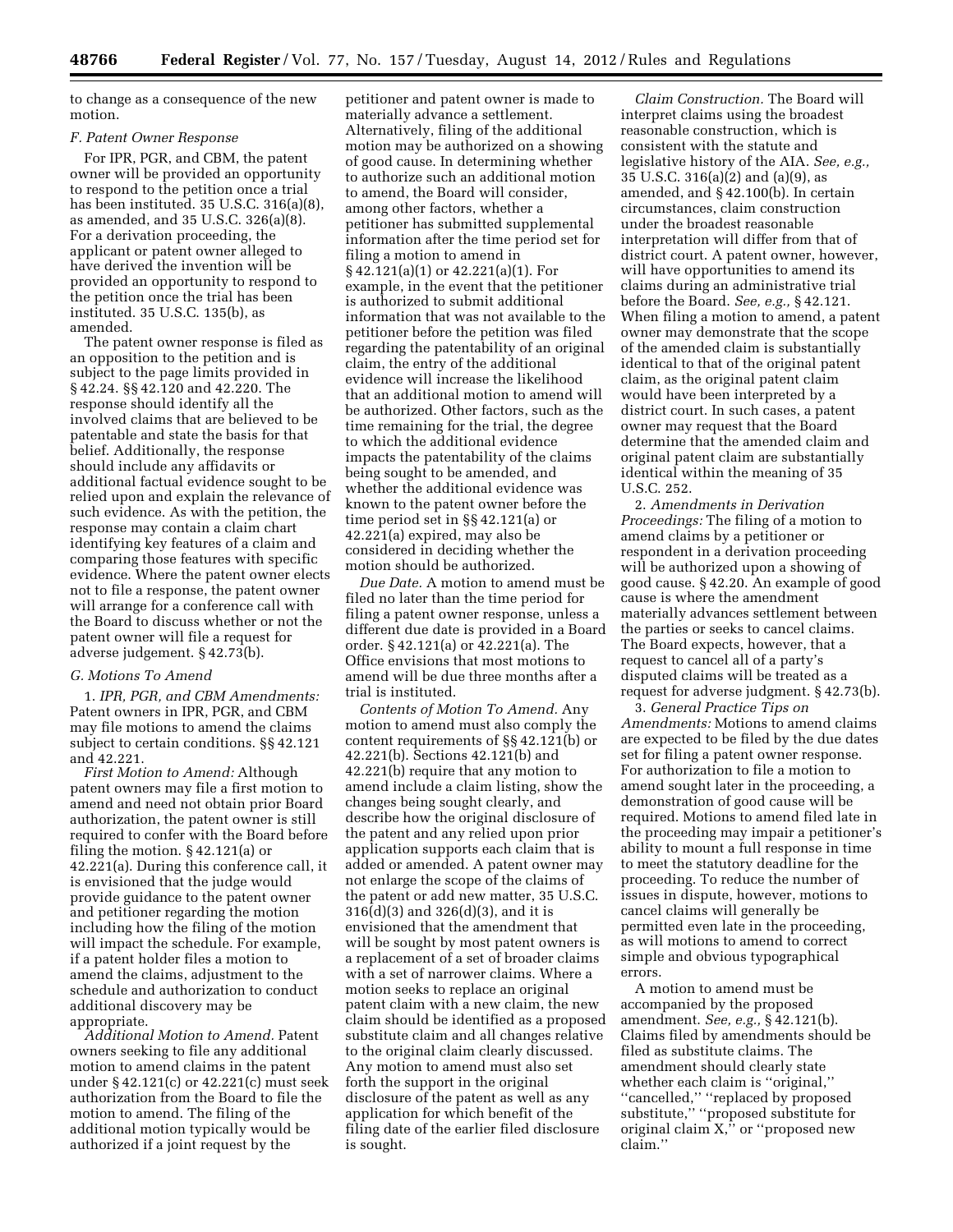Amendments should clearly state where the specification and any drawings support all the limitations in the proposed substitute claims. If the Board is unable to determine how the specification and drawings support the proposed substitute claims, the motion to amend may be denied.

Motions to amend should clearly state the patentably distinct features for proposed substitute claims. This will aid the Board in determining whether the amendment narrows the claims and if the amendment is responsive to the grounds of unpatentability involved in the trial. Moreover, a motion to amend may be denied, without prejudice, if it is determined that patent owner's original claims are patentable.

The number of substitute claims must be ''reasonable.'' There is a general presumption that only one substitute claim would be needed to replace each challenged claim. §§ 42.121(a) and 42.221(a). This presumption may be rebutted by a demonstration of need. The presumption balances the one-year timeline for final decision against the patent owner's need to appropriately define the invention.

The following is an example of what may be included in a motion to amend. The example sets forth a proposed substitute claim that replaces original patent claims 1–3, a proposed substitute claim that replaces original patent claim 4, and a proposed new claim reciting newly claimed subject matter.

Original patent claims:

Claim 1: A bucket comprising: A shell; and

an attached handle.

Claim 2: The bucket of claim 1

wherein the shell is made of wood. Claim 3: The bucket of claim 1

wherein the handle is made of metal. Claim 4: The bucket of claim 1

wherein the bucket has a volume of 2– 5 gallons.

Claim listing in a motion to amend: Claims 1–4 (cancelled).

Claim 5 (substitute for original claims 1–3): A bucket comprising:

A shell made of wood; and an attached handle made of metal. Claim 6 (substitute for original claim

4): The bucket of claim 5 wherein the bucket has a volume of 2–5 gallons.

Claim 7 (new claim) The bucket of claim 5 wherein the metal handle is at least partially made of alloy X.

Discussion of proposed changes: Proposed claim 5 combines the features originally claimed in claims 1–

3 into a single claim. Proposed claim 6 further defines proposed claim 5 by reciting the limitation originally recited in claim 4.

Proposed claim 7 further defines the invention of proposed claim 5 by

requiring the metal handle to be at least partially made of alloy X.

Support for claimed subject matter. Paragraph 14 of the original disclosure of the application which issued as the patent under review describes an embodiment where the shell of the bucket is made of wood and the handle of the bucket is made of metal. Paragraph 15 of the same specification describes a volume of 2–5 gallons as a useful volume for the bucket described in the specification. Paragraph 32 of the same specification describes the use of alloy X in making the metal handle.

Parent application X similarly describes an embodiment where the shell of the bucket is made of wood and the handle is made of metal at paragraph 14. Parent application X does not describe a bucket having a volume of 2–5 gallons or alloy X.

# *H. Petitioner Opposition to Amendment*

A petitioner will be afforded an opportunity to fully respond to a patent owner's motion to amend. The time for filing an opposition generally will be set in a Scheduling Order. No authorization is needed to file an opposition to a motion to amend. Petitioners may respond to new issues arising from proposed substitute claims including evidence responsive to the amendment. 35 U.S.C. 316(a) and 326(a). This includes the submission of new expert declarations that are directed to the proposed substitute claims.

# *I. Petitioner Reply to Patent Owner Response and Patent Owner Reply to Opposition To Amend*

A reply may only respond to arguments raised in the corresponding opposition. § 42.23. While replies can help crystalize issues for decision, a reply that raises a new issue or belatedly presents evidence will not be considered and may be returned. The Board will not attempt to sort proper from improper portions of the reply. Examples of indications that a new issue has been raised in a reply include new evidence necessary to make out a *prima facie* case for the patentability or unpatentability of an original or proposed substitute claim, and new evidence that could have been presented in a prior filing.

# *J. Other Motions*

There are many types of motions that may be filed in a proceeding in addition to motions to amend. Examples of additional motions include motions to exclude evidence, motions to seal, motions for joinder, motions to file supplemental information, motions for

judgment based on supplemental information, motions for observations on cross-examination, etc.

Where a party believes it has a basis to request relief on a ground not identified in the rules, the party should contact the Board and arrange for a conference call with the Board and opposing party to discuss the requested relief with the judge handling the proceeding.

When filing the motion, the party must comply with the appropriate requirements. For example, a motion to submit supplemental information must meet the requirements of § 42.123 or § 42.223: (1) A request for the authorization to file a motion to submit supplemental information is made within one month of the date the trial is instituted; and (2) the supplemental information must be relevant to a claim for which the trial has been instituted. Further, a party seeking to submit supplemental information more than one month after the date the trial is instituted, must request authorization to file a motion to submit the information. Such a motion to submit supplemental information must show why the supplemental information reasonably could not have been obtained earlier, and that consideration of the supplemental information would be in the interests-of-justice. § 42.123(b) or § 42.223(b).

# *K. Challenging Admissibility*

A party wishing to challenge the admissibility of evidence must object timely to the evidence at the point it is offered and then preserve the objection by filing a motion to exclude the evidence. § 42.64(a), (b)(1), and (c). The time for filing a motion to exclude evidence will be set in the Scheduling Order. A motion to exclude evidence must:

(a) Identify where in the record the objection originally was made;

(b) Identify where in the record the evidence sought to be excluded was relied upon by an opponent;

(c) Address objections to exhibits in numerical order; and

(d) Explain each objection. A motion to exclude must explain why the evidence is not admissible (*e.g.,*  relevance or hearsay) but may not be used to challenge the sufficiency of the evidence to prove a particular fact.

#### *L. Observations on Cross-Examination*

In the event that cross-examination occurs after a party has filed its last substantive paper on an issue, such cross-examination may result in testimony that should be called to the Board's attention, but the party does not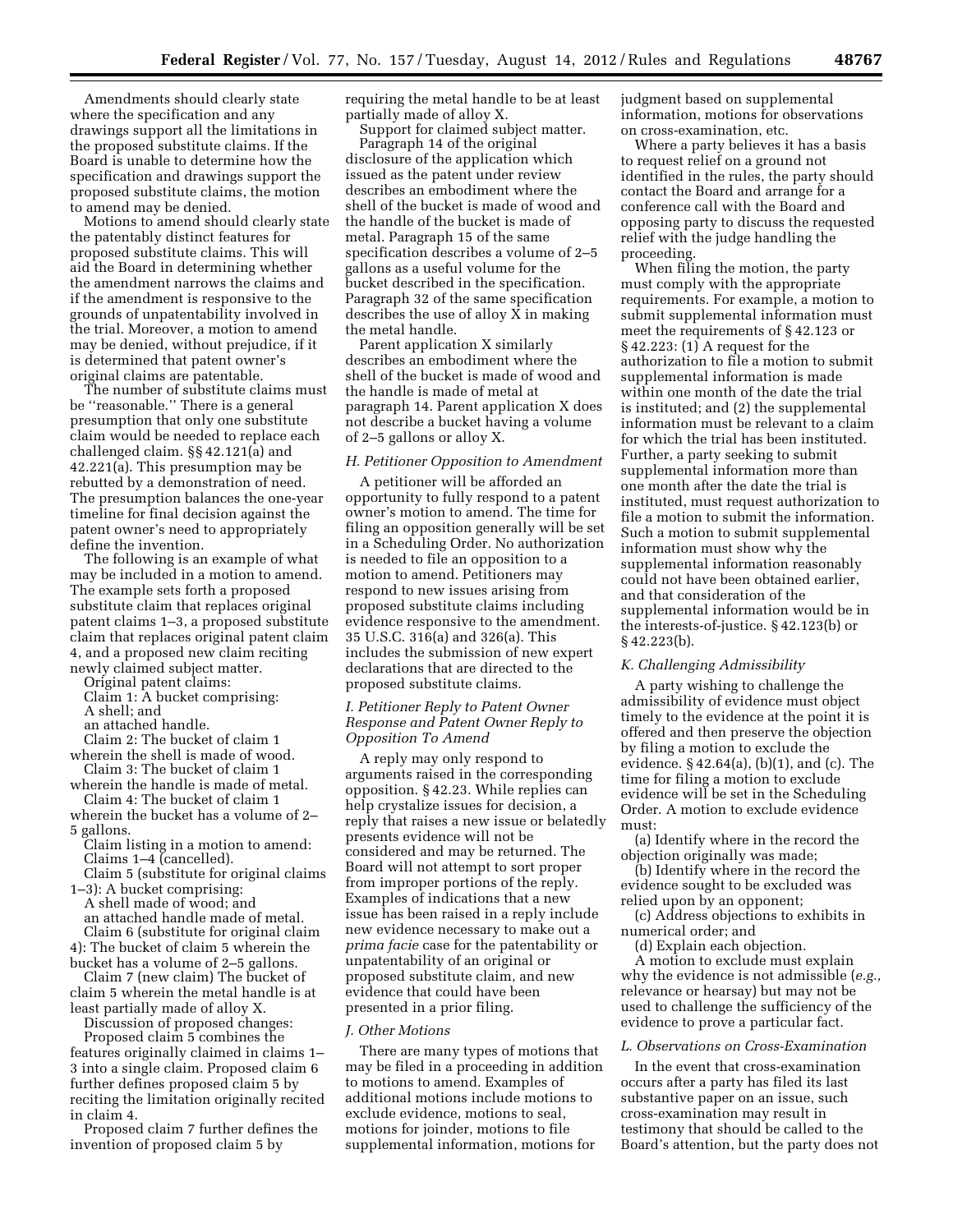believe a motion to exclude the testimony is warranted. The Board may authorize the filing of observations to identify such testimony and responses to observations, as defined below.

The party taking the crossexamination files the observations. The opposing party may file a response to an observation. The opposing party may not file observations without express prior authorization.

An observation should be a concise statement of the relevance of identified testimony to an identified argument or portion of an exhibit (including another part of the same testimony). Any response should be equally concise. An observation (or response) is not an opportunity to raise new issues, re-argue issues, or pursue objections. Each observation should be in the following form:

In exhibit , on page , lines, the witness testified  $\overline{\phantom{a}}$ . This testimony is<br>relevant to the  $\overline{\phantom{a}}$  on page  $\overline{\phantom{a}}$  of  $\overline{\phantom{a}}$ . The relevant to the \_\_ on page \_\_ of \_\_. The<br>testimony is relevant because testimony is relevant because  $\_\_$ 

The entire observation should not exceed one short paragraph. The Board may refuse entry of excessively long or argumentative observations (or responses).

#### *M. Oral Argument*

Each party to a proceeding will be afforded an opportunity to present their case before at least three members of the Board. The time for requesting an oral argument is normally set in the Scheduling Order but may be modified on a case-by-case basis.

Generally, a petitioner to a hearing will go first followed by the patent owner or respondent after which a rebuttal may be given by the petitioner. The order may be reversed, *e.g.,* where the only dispute is whether the patent owner's proposed substitute claims overcome the grounds for unpatentability set forth in the petition.

*Special equipment or needs.* A party should advise the Board as soon as possible before an oral argument of any special needs. Examples of such needs include additional space for a wheel chair, an easel for posters, or an overhead projector. Parties should not make assumptions about the equipment the Board may have on hand. Such requests should be directed in the first instance to a Board Trial Division paralegal at 571–272–9797.

*Demonstrative exhibits.* The Board has found that elaborate demonstrative exhibits are more likely to impede than help an oral argument. The most effective demonstrative exhibits tend to be a handout or binder containing the demonstrative exhibits. The pages of

each exhibit should be numbered to facilitate identification of the exhibits during the oral argument, particularly if the argument is recorded.

*Live testimony.* The Board does not envision that live testimony is necessary at oral argument. However, parties may file a motion for live testimony in appropriate situations.

*No new evidence and arguments.* A party may rely upon evidence that has been previously submitted in the proceeding and may only present arguments relied upon in the papers previously submitted. No new evidence or arguments may be presented at the oral argument.

#### *N. Settlement*

There are strong public policy reasons to favor settlement between the parties to a proceeding. The Board will be available to facilitate settlement discussions, and where appropriate, may require a settlement discussion as part of the proceeding. The Board expects that a proceeding will terminate after the filing of a settlement agreement, unless the Board has already decided the merits of the proceeding. 35 U.S.C. 317(a), as amended, and 35 U.S.C. 327.

#### *O. Final Decision*

For IPR, PGR, and CBM, the Board will enter a final written decision not more than one year from the date a trial is instituted, except that the time may be extended up to six months for good cause. The Board expects that a final written decision will address the issues necessary for resolving the proceeding.

In the case of derivation proceedings, although not required by statute, the Board expects to provide a final decision not more than one year from the institution of the proceeding. The Board will provide a final decision as to whether an inventor named in the earlier application derived the claimed invention from an inventor named in the petitioner's application and filed the earlier application claiming such invention without authorization.

# *P. Rehearing Requests*

A party dissatisfied with a decision of the Board may file a request for rehearing. § 42.71. The burden of showing that a decision should be modified lies with the party challenging the decision. The request must specifically identify all matters the party believes the Board misapprehended or overlooked, and where each matter was previously addressed in a motion, an opposition, or a reply. Evidence not already of record at the time of the decision will not be admitted absent a

showing of good cause. The opposing party should not file a response to a request for rehearing absent a request from the Board. The Board envisions that, absent a need for additional briefing by an opponent, requests for rehearing will be decided approximately one month after receipt of the request.

# **APPENDIX A–1: Scheduling Order for**  *Inter Partes* **Review, Post-Grant Review, and Covered Business Method Patents Review (based on the trial rules).**

# **A. DUE DATES**

This order sets due dates for the parties to take action after institution of the proceeding. The parties may stipulate different dates for DUE DATES 1 through 5 (earlier or later, but no later than DUE DATE 6). A notice of the stipulation, specifically identifying the changed due dates, must be promptly filed. The parties may not stipulate an extension of DUE DATES 6–7.

In stipulating different times, the parties should consider the effect of the stipulation on times to object to evidence (§ 42.64(b)(1)), to supplement evidence (§ 42.64(b)(2)), to conduct cross-examination, and to draft papers depending on the evidence and crossexamination testimony (*see* section B, below).

# *1. DUE DATE 1*

The patent owner is not required to file anything in response to the petition. The patent owner may file—

a. A patent owner's response to the petition, and

b. A motion to amend the patent. Any response or amendment must be filed

by DUE DATE 1. If the patent owner elects not to file anything, the patent owner must arrange a conference call with the parties and the Board.

#### *2. DUE DATE 2*

Any reply to the patent owner's response, and opposition to the motion to amend, filed by petitioner under § 42.23 must be filed by DUE DATE 2.

#### *3. DUE DATE 3*

The patent owner must file any reply to the petitioner's opposition to patent owner's motion to amend by DUE DATE 3.

#### *4. DUE DATE 4*

a. The petitioner must file any motion for an observation on the cross-examination testimony of a reply witness (*see* section C, below) by DUE DATE 4. § 42.20.

b. Each party must file any motion to exclude evidence (§ 42.64(c)) and any request for oral argument  $(S 42.70(a))$  by DUE DATE 4.

#### *5. DUE DATE 5*

a. The patent owner must file any reply to a petitioner observation on cross-examination testimony by DUE DATE 5.

b. Each party must file any opposition to a motion to exclude evidence by DUE DATE 5.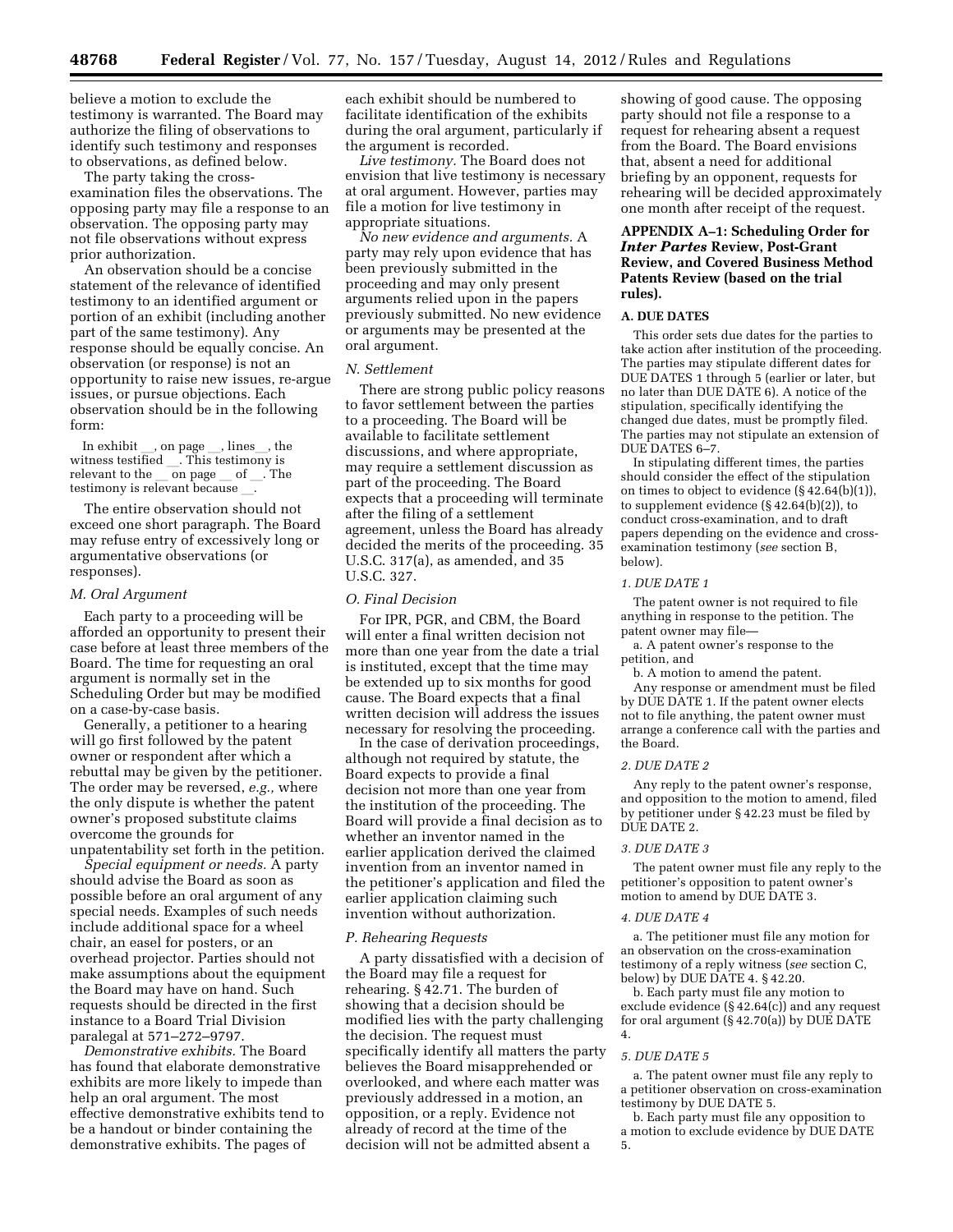#### *6. DUE DATE 6*

Each party must file any reply for a motion to exclude evidence by DUE DATE 6.

# **B. CROSS–EXAMINATION**

Except as the parties might otherwise agree, for each due date—

1. Cross-examination begins after any supplemental evidence is due. §§ 42.64(b) and 42.53(d)(2).

2. Cross-examination ends no later than a week before the filing date for any paper in which the cross-examination testimony is expected to be used. *Id.* 

#### **C. MOTION FOR OBSERVATION ON CROSS–EXAMINATION**

A motion for observation on crossexamination provides the petitioner with a mechanism to draw the Board's attention to relevant cross-examination testimony of a reply witness, since no further substantive paper is permitted after the reply. The observation must be a concise statement of the relevance of the precisely identified testimony to a precisely identified argument or portion of an exhibit. Each observation should not exceed a single, short paragraph. The patent owner may respond to the observation. Any response must be equally concise and specific.

# DUE DATE APPENDIX

DUE DATE 1:

Patent owner's response to the petition. 3 months. Patent owner's motion to amend the patent. DUE DATE 2: Petitioner's reply to pat-3 months.

ent owner response to petition. Petitioner's opposition to motion to amend.

DUE DATE 3:

Patent owner's reply to petitioner opposition. 1 month.

DUE DATE 4:

Petitioner's motion for observation regarding cross-examination of reply witness. 3 weeks. Motion to exclude evidence.

Request for oral argument.

# DUE DATE 5:

Patent owner's response to observation. 2 weeks. Opposition to motion to exclude.

#### DUE DATE 6:

| Reply to opposition to<br>motion to exclude. | 1 week. |
|----------------------------------------------|---------|
|                                              |         |

# DUE DATE 7:

Oral argument ................ Set on request.

# **APPENDIX A–2: Scheduling Order for Derivation Proceedings.**

#### **A. DUE DATES**

This order sets due dates for the parties to take action in this proceeding. The parties may stipulate different dates for DUE DATES 1 through 5 (earlier or later, but not later than DUE DATE 6). A notice of the stipulation, specifically identifying the changed due dates, must be promptly filed. The parties may not stipulate an extension of DUE DATES 6–7.

In stipulating different times, the parties should consider the effect of the stipulation on times to object to evidence (§ 42.64(b)(1)), to supplement evidence (§ 42.64(b)(2)), to conduct cross-examination, and to draft papers depending on the evidence and crossexamination testimony (*see* section B, below).

# *1. DUE DATE 1*

The respondent is not required to file anything in response to the petition. The respondent may file—

a. A response to the petition, and

b. A motion to amend, if authorized. Any such response or motion to amend must be filed by DUE DATE 1. If the respondent elects not to file anything, the respondent must arrange a conference call with the parties and the Board.

#### *2. DUE DATE 2*

The petitioner must file any reply to the respondent's response and opposition to motion to amend by DUE DATE 2.

# *3. DUE DATE 3*

The respondent must file any reply to the petitioner's opposition by DUE DATE 3.

## *4. DUE DATE 4*

a. The petitioner must file any observation on the cross-examination testimony of a reply witness (*see* section C, below) by DUE DATE 4.

b. Each party must file any motion to exclude evidence (§ 42.64(c)) and any request for oral argument (§ 42.70(a)) by DUE DATE 4.

#### *5. DUE DATE 5*

a. The respondent must file any response to a petitioner observation on crossexamination testimony by DUE DATE 5.

b. Each party must file any opposition to a motion to exclude evidence by DUE DATE 5.

#### *6. DUE DATE 6*

Each party must file any reply for a motion to exclude evidence by DUE DATE 6.

#### **B. CROSS–EXAMINATION**

Except as the parties might otherwise agree, for each due date—

1. Cross-examination begins after any supplemental evidence is due. §§ 42.64(b) and 42.53(d)(2).

2. Cross-examination ends no later than a week before the filing date for any paper in which the cross-examination testimony is expected to be used. *Id.* 

#### **C. MOTION FOR OBSERVATION ON CROSS–EXAMINATION**

A motion for observation on crossexamination provides the petitioner with a mechanism to draw the Board's attention to relevant cross-examination testimony of a reply witness, since no further substantive paper is permitted after the reply. The observation must be a concise statement of the relevance of the precisely identified testimony to a precisely identified argument or portion of an exhibit. Each observation should not exceed a single, short paragraph. The patent owner may respond to the observation. Any response must be equally concise and specific.

# DUE DATE APPENDIX

| DUE DATE 1:<br>Respondent response to<br>the petition.<br>Respondent motion to<br>amend.                                                                           | 3 months.            |
|--------------------------------------------------------------------------------------------------------------------------------------------------------------------|----------------------|
| DUE DATE 2:<br>Petitioner reply to Re-<br>spondent response to<br>petition.<br>Petitioner opposition to<br>Respondent's motion<br>to amend.                        | 3 months.            |
| DUE DATE 3:<br>Respondent reply to pe-<br>titioner opposition.                                                                                                     | 1 month.             |
| DUF DATE 4:<br>Petitioner motion for ob-<br>servation regarding<br>cross-examination of<br>reply witness.<br>Motion to exclude.<br>Request for oral argu-<br>ment. | 3 weeks.             |
| DUE DATE 5:<br>Respondent response to<br>observation.<br>Opposition to motion to<br>exclude.                                                                       | 2 weeks.             |
| DUE DATE 6:<br>Reply to opposition to<br>motion to exclude.                                                                                                        | 1 week.              |
| DUE DATE 7:<br>Oral argument                                                                                                                                       | Set on re-<br>quest. |

# **APPENDIX B: Protective Order Guidelines (based on the trial rules).**

(a) *Purpose.* This document provides guidance on the procedures for filing of motions to seal and the entry of protective orders in proceedings before the Board. The protective order governs the protection of confidential information contained in documents, discovery, or testimony adduced, exchanged, or filed with the Board. The parties are encouraged to agree on the entry of a stipulated protective order. Absent such agreement, the default standing protective order will be automatically entered.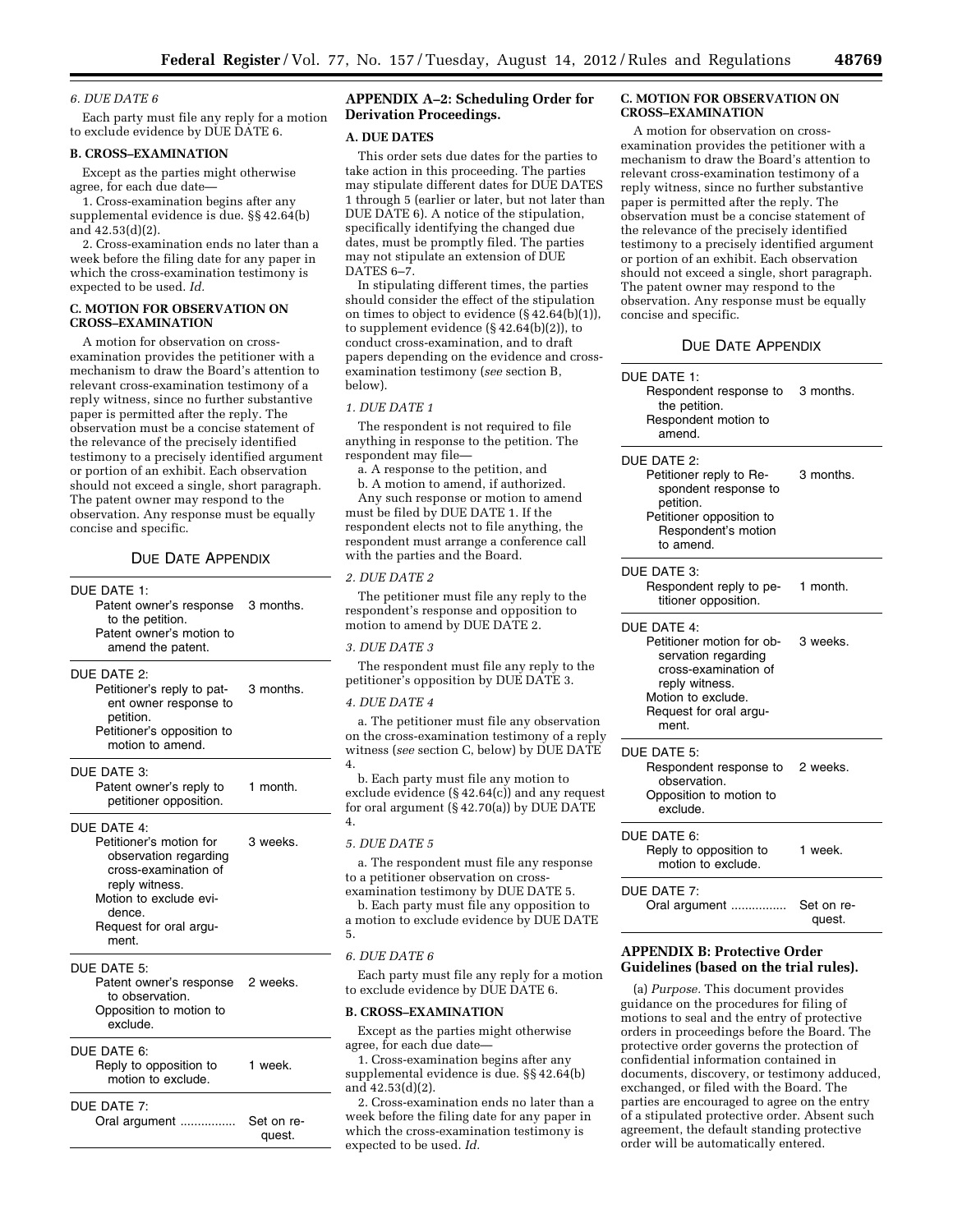(b) *Timing; lifting or modification of the Protective Order.* The terms of a protective order take effect upon the filing of a Motion to Seal by a party, and remain in place until lifted or modified by the Board either on the motion of a party for good cause shown or *sua sponte* by the Board.

(c) *Protective Order to Govern Treatment of Confidential Information.* The terms of a protective order govern the treatment of the confidential portions of documents, testimony, and other information designated as confidential, as well as the filing of confidential documents or discussion of confidential information in any papers filed with the Board. The Board shall have the authority to enforce the terms of the Protective Order, to provide remedies for its breach, and to impose sanctions on a party and a party's representatives for any violations of its terms.

(d) *Contents.* The Protective Order shall include the following terms:

(1) *Designation of Confidential Information.* The producing party shall have the obligation to clearly mark as ''PROTECTIVE ORDER MATERIAL'' any documents or information considered to be confidential under the Protective Order.

(2) *Persons Entitled to Access to Confidential Information.* A party receiving confidential information shall strictly restrict access to that information to the following individuals who first have signed and filed an Acknowledgement as provided herein:

(A) *Parties.* Persons who are owners of a patent involved in the proceeding and other persons who are named parties to the proceeding.

(B) *Party Representatives.* Representatives of record for a party in the proceeding.

(C) *Experts.* Retained experts of a party in the proceeding who further certify in the Acknowledgement that they are not a competitor to any party, or a consultant for, or employed by, such a competitor with respect to the subject matter of the proceeding.

(D) *In-house counsel.* In-house counsel of a party.

(E) *Other Employees of a Party.* Employees, consultants, or other persons performing work for a party, other than in-house counsel and in-house counsel's support staff, who sign the Acknowledgement, shall be extended access to confidential information only upon agreement of the parties or by order of the Board upon a motion brought by the party seeking to disclose confidential information to that person. The party opposing disclosure to that person shall have the burden of proving that such person should be restricted from access to confidential information.

(F) *The Office.* Employees and representatives of the U.S. Patent and Trademark Office who have a need for access to the confidential information shall have such access without the requirement to sign an Acknowledgement. Such employees and representatives shall include the Director, members of the Board and staff, other Office support personnel, court reporters, and other persons acting on behalf of the Office.

(G) *Support Personnel.* Administrative assistants, clerical staff, court reporters, and

other support personnel of the foregoing persons who are reasonably necessary to assist those persons in the proceeding. Such support personnel shall not be required to sign an Acknowledgement, but shall be informed of the terms and requirements of the Protective Order by the person they are supporting who receives confidential information.

(3) *Protection of Confidential Information.*  Persons receiving confidential information shall take reasonable care to maintain the confidentiality of that information, including:

(A) Maintaining such information in a secure location to which persons not authorized to receive the information shall not have access;

(B) Otherwise using reasonable efforts to maintain the confidentiality of the information, which efforts shall be no less rigorous than those the recipient uses to maintain the confidentiality of information not received from the disclosing party;

(C) Ensuring that support personnel of the recipient who have access to the confidential information understand and abide by the obligation to maintain the confidentiality of information received that is designated as confidential; and

(D) Limiting the copying of confidential information to a reasonable number of copies needed to conduct the proceeding and maintaining a record of the locations of such copies, which similarly must be kept secure.

(4) *Treatment of Confidential Information.*  Persons receiving confidential information shall use the following procedures to maintain confidentiality of documents and other information—

(A) *Documents and Information Filed With the Board.* 

(i) A party may file documents or information with the Board under seal, together with a non-confidential description of the nature of the confidential information that is under seal and the reasons why the information is confidential and should not be made available to the public. The submission shall be treated as confidential and remain under seal, unless upon motion of a party and after a hearing on the issue, or *sua sponte,* the Board determines that the documents or information do not qualify for confidential treatment.

(ii) Where confidentiality is alleged as to some but not all of the information submitted to the Board, the submitting party shall file confidential and non-confidential versions of its submission, together with a Motion to Seal the confidential version setting forth the reasons why the information redacted from the non-confidential version is confidential and should not be made publicly available. The non-confidential version of the submission shall clearly indicate the locations of information that has been redacted. The confidential version of the submission shall be filed under seal. The redacted information shall remain under seal, unless upon motion of a party and after a hearing on the issue, or *sua sponte,* the Board determines that some or all of the redacted information does not qualify for confidential treatment.

(B) *Documents and Information Exchanged Among the Parties.* Information designated as confidential that is disclosed to another party during discovery or other proceedings before the Board shall be clearly marked as ''PROTECTIVE ORDER MATERIAL'' and shall be produced in a manner that maintains its confidentiality.

(5) *Confidential Testimony.* Any person providing testimony in a proceeding may, on the record during the testimony, preliminarily designate the entirety of the person's testimony and all transcriptions thereof as confidential, pending further review. Within ten days of the receipt of the transcript of the testimony, that person, or that person's representative, shall advise the opposing party of those portions of the testimony to which a claim of confidentiality is to be maintained, and the reasons in support of that claim. Such portions shall be treated as confidential and maintained under seal in any filings to the Board unless, upon motion of a party and after a hearing on the issue, or *sua sponte,* the Board determines that some or all of the redacted information does not qualify for confidential treatment.

(6) *Other Restrictions Imposed By the Board.* In addition to the foregoing, the Board may, in its discretion, include other terms and conditions in a Protective Order it enters in any proceeding.

(7) *Requirement of Acknowledgement.* Any person receiving confidential information during a proceeding before the Board shall, prior to receipt of any confidential information, first sign an Acknowledgement, under penalty of perjury, stating the following:

(A) The person has read the Protective Order and understands its terms;

(B) The person agrees to be bound by the Protective Order and will abide by its terms;

(C) The person will use the confidential information only in connection with that proceeding and for no other purpose;

(D) The person shall only extend access to the confidential information to support personnel, such as administrative assistants, clerical staff, paralegals, and the like, who are reasonably necessary to assist him or her in the proceeding. The person shall inform such support personnel of the terms and requirements of the Protective Order prior to disclosure of any confidential information to such support personnel and shall be personally responsible for their compliance with the terms of the Protective Order; and

(E) The person agrees to submit to the jurisdiction of the Office for purposes of enforcing the terms of the Protective Order and providing remedies for its breach.

(e) *Filing of Executed Protective Order.* The party filing a Motion to Seal shall include with its supporting papers a copy of a proposed Protective Order, signed by the party or its representative of record, certifying that the party accepts and agrees to the terms of the Protective Order. Prior to the receipt of confidential information, any other party to the proceeding also shall file a copy of the proposed Protective Order, signed by the party or its representative of record, certifying that the party accepts and agrees to the terms of the proposed Protective Order. The proposed Protective Order shall remain in effect until superseded by a Protective Order entered by the Board.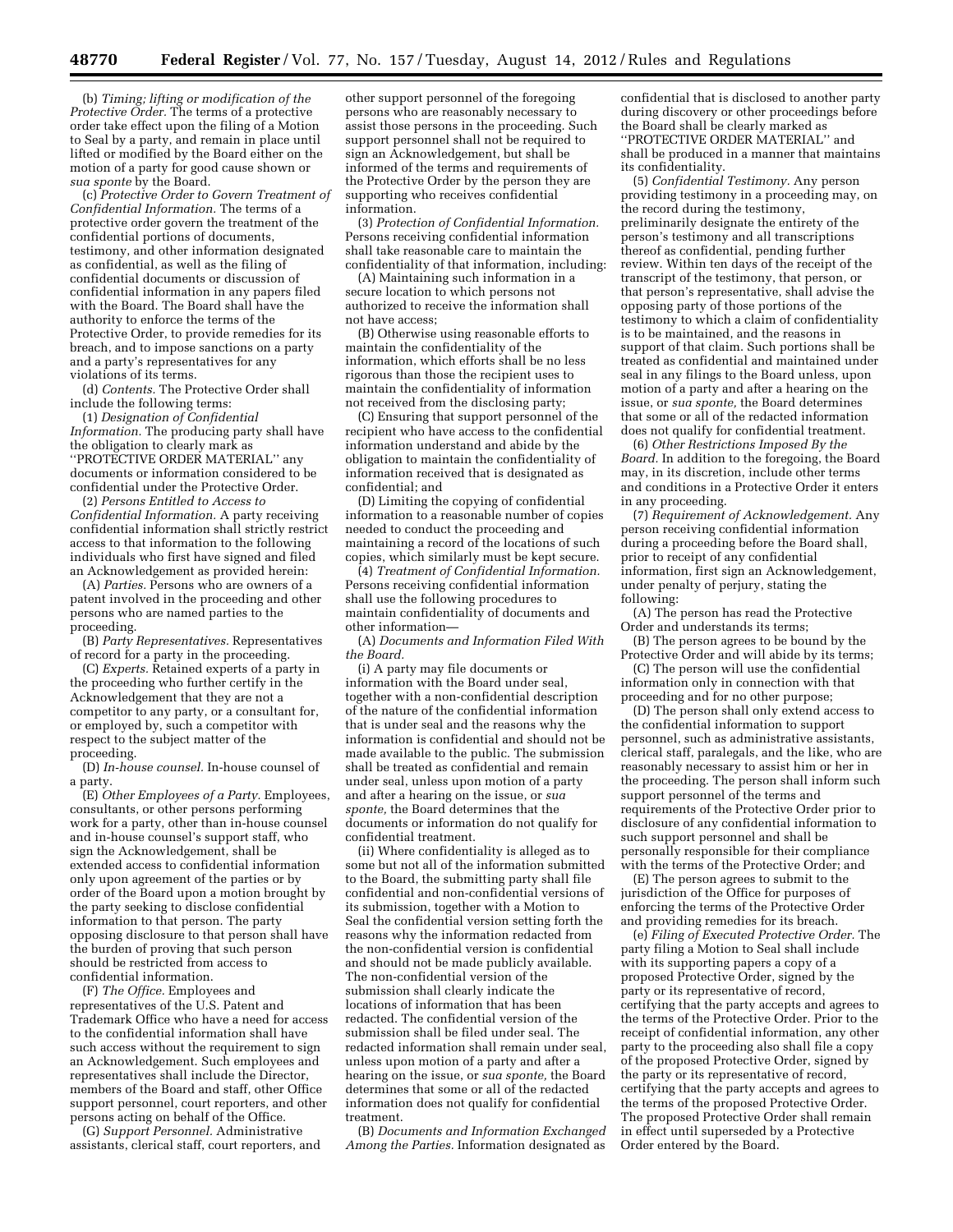(f) *Duty To Retain Acknowledgements.*  Each party to the proceeding shall maintain a signed Acknowledgement from each person acting on its behalf who obtains access to confidential information after signing an Acknowledgement, as set forth herein, and shall produce such Acknowledgements to the Office upon request.

(g) *Motion to Seal.* A party may file an opposition to the motion that may include a request that the terms of the proposed Protective Order be modified including limiting the persons who are entitled to access under the Order. Any such opposition shall state with particularity the grounds for modifying the proposed Protective Order. The party seeking the modification shall have the burden of proving that such modifications are necessary. While the motion is pending, no disclosure of confidential information shall be made to the persons for whom disclosure is opposed, but the filing of the motion shall not preclude disclosure of the confidential information to persons for whom disclosure is not opposed and shall not toll the time for taking any action in the proceeding.

(h) *Other Proceedings.* Counsel for a party who receives confidential information in a proceeding will not be restricted by the Board from representing that party in any other proceeding or matter before the Office. Confidential information received in a proceeding, however, may not be used in any other Office proceeding in which the providing party is not also a party.

(i) *Disposal of Confidential Information.*  Within one month after final termination of a proceeding, including any appeals, or within one month after the time for appeal has expired, each party shall assemble all copies of all confidential information it has received, including confidential information provided to its representatives and experts, and shall destroy the confidential information and provide a certification of destruction to the party who produced the confidential information.

#### **DEFAULT PROTECTIVE ORDER**

The following Standing Protective Order will be automatically entered into the proceeding upon the filing of a petition for review or institution of a derivation:

# **Standing Protective Order**

This standing protective order governs the treatment and filing of confidential information, including documents and testimony.

1. Confidential information shall be clearly marked "PROTECTIVE ORDER MATERIAL.

2. Access to confidential information is limited to the following individuals who have executed the acknowledgment appended to this order:

(A) *Parties.* Persons who are owners of a patent involved in the proceeding and other persons who are named parties to the proceeding.

(B) *Party Representatives.* Representatives of record for a party in the proceeding.

(C) *Experts.* Retained experts of a party in the proceeding who further certify in the Acknowledgement that they are not a competitor to any party, or a consultant for,

or employed by, such a competitor with respect to the subject matter of the proceeding.

(D) *In-house counsel.* In-house counsel of a party.

(E) *Other Employees of a Party.* Employees, consultants or other persons performing work for a party, other than in-house counsel and in-house counsel's support staff, who sign the Acknowledgement shall be extended access to confidential information only upon agreement of the parties or by order of the Board upon a motion brought by the party seeking to disclose confidential information to that person. The party opposing disclosure to that person shall have the burden of proving that such person should be restricted from access to confidential information.

(F) *The Office.* Employees and representatives of the Office who have a need for access to the confidential information shall have such access without the requirement to sign an Acknowledgement. Such employees and representatives shall include the Director, members of the Board and their clerical staff, other support personnel, court reporters, and other persons acting on behalf of the Office.

(G) *Support Personnel.* Administrative assistants, clerical staff, court reporters and other support personnel of the foregoing persons who are reasonably necessary to assist those persons in the proceeding shall not be required to sign an Acknowledgement, but shall be informed of the terms and requirements of the Protective Order by the person they are supporting who receives confidential information.

3. Persons receiving confidential information shall use reasonable efforts to maintain the confidentiality of the information, including:

(A) Maintaining such information in a secure location to which persons not authorized to receive the information shall not have access;

(B) Otherwise using reasonable efforts to maintain the confidentiality of the information, which efforts shall be no less rigorous than those the recipient uses to maintain the confidentiality of information not received from the disclosing party;

(C) Ensuring that support personnel of the recipient who have access to the confidential information understand and abide by the obligation to maintain the confidentiality of information received that is designated as confidential; and

(D) Limiting the copying of confidential information to a reasonable number of copies needed for conduct of the proceeding and maintaining a record of the locations of such copies.

4. Persons receiving confidential information shall use the following procedures to maintain the confidentiality of the information:

(A) *Documents and Information Filed With the Board.* 

(i) A party may file documents or information with the Board under seal, together with a non-confidential description of the nature of the confidential information that is under seal and the reasons why the information is confidential and should not be made available to the public. The submission

shall be treated as confidential and remain under seal, unless, upon motion of a party and after a hearing on the issue, or *sua sponte,* the Board determines that the documents or information do not to qualify for confidential treatment.

(ii) Where confidentiality is alleged as to some but not all of the information submitted to the Board, the submitting party shall file confidential and non-confidential versions of its submission, together with a Motion to Seal the confidential version setting forth the reasons why the information redacted from the non-confidential version is confidential and should not be made available to the public. The nonconfidential version of the submission shall clearly indicate the locations of information that has been redacted. The confidential version of the submission shall be filed under seal. The redacted information shall remain under seal unless, upon motion of a party and after a hearing on the issue, or *sua sponte,* the Board determines that some or all of the redacted information does not qualify for confidential treatment.

(B) *Documents and Information Exchanged Among the Parties.* Information designated as confidential that is disclosed to another party during discovery or other proceedings before the Board shall be clearly marked as ''PROTECTIVE ORDER MATERIAL'' and shall be produced in a manner that maintains its confidentiality.

(j) *Standard Acknowledgement of Protective Order.* The following form may be used to acknowledge a protective order and gain access to information covered by the protective order: [CAPTION]

# **Standard Acknowledgment for Access to Protective Order Material**

I \_\_\_\_, affirm that I have read the Protective Order; that I will abide by its terms; that I will use the confidential information only in connection with this proceeding and for no other purpose; that I will only allow access to support staff who are reasonably necessary to assist me in this proceeding; that prior to any disclosure to such support staff I informed or will inform them of the requirements of the Protective Order; that I am personally responsible for the requirements of the terms of the Protective Order and I agree to submit to the jurisdiction of the Office and the United States District Court for the Eastern District of Virginia for purposes of enforcing the terms of the Protective Order and providing remedies for its breach.

#### *[Signature]*

# **APPENDIX C: Model Order Regarding E-Discovery in Trials Before the Patent Trial and Appeal Board**

The Board pursuant to § 42.5 orders as follows:

1. This Order supplements all other discovery rules and orders. It streamlines Electronically Stored Information (ESI) production to promote ''the just, speedy, and inexpensive resolution'' of this proceeding in a manner consistent with § 42.1.

2. This Order may be modified for good cause. The parties shall jointly submit any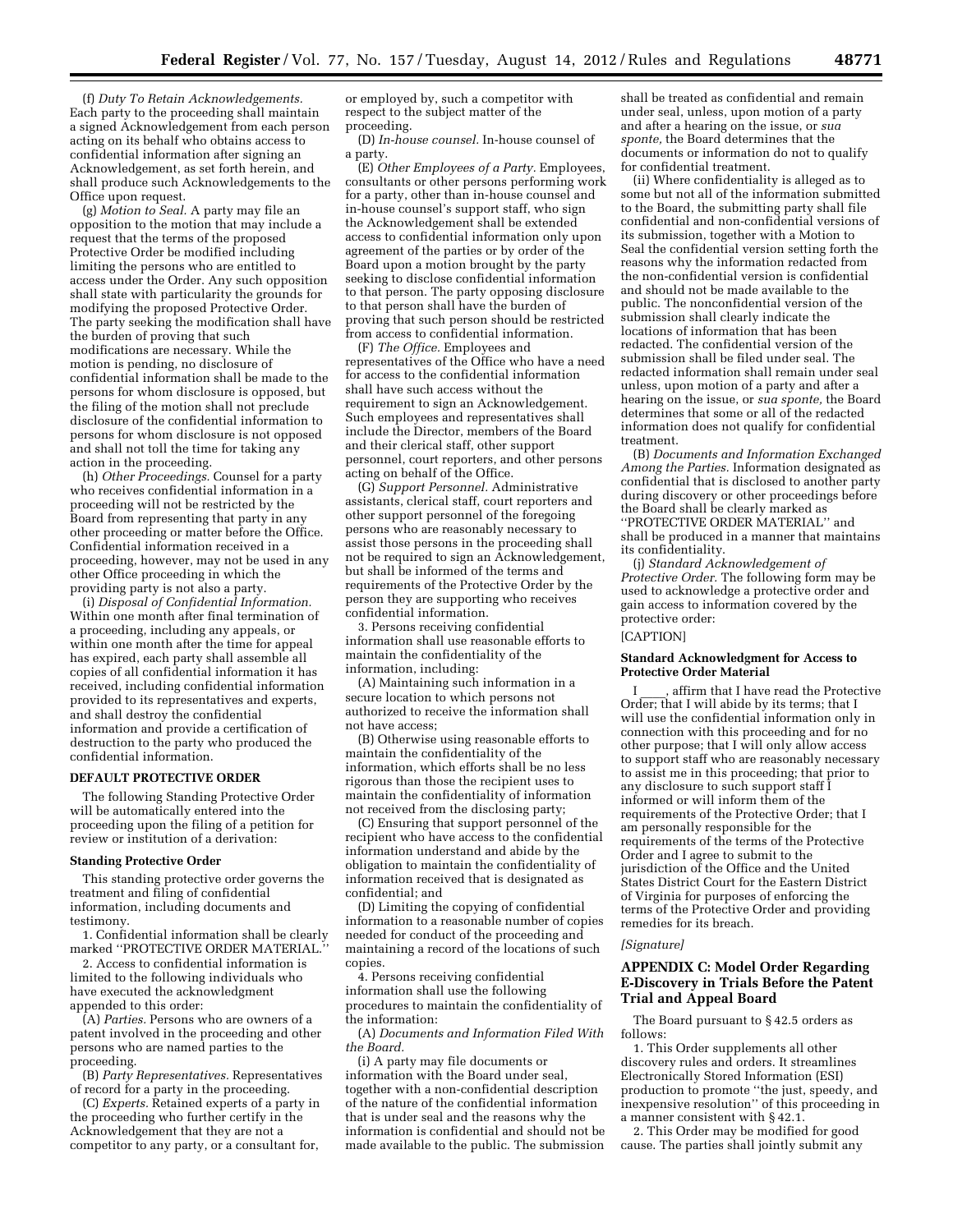proposed modifications within one month after the initiation date of the proceeding or by the date of the initial conference call, whichever is earlier. If the parties cannot resolve their disagreements regarding these modifications, the parties shall submit their competing proposals and a summary of their dispute within the specified time period.

3. Costs will be shifted for disproportionate ESI production requests. Likewise, a party's nonresponsive or dilatory discovery tactics will be cost-shifting considerations. *See* 35 U.S.C. 316(a)(6), as amended, and 326(a)(6).

4. A party's meaningful compliance with this Order and efforts to promote efficiency and reduce costs will be considered in costshifting determinations.

5. Unless otherwise authorized by the Board or agreed to by the parties, any production of ESI pursuant to §§ 42.51 or 42.52 shall not include metadata. However, fields showing the date and time that the document was sent and received, as well as the complete distribution list, shall generally be included in the production if such fields exist.

6. General ESI production under §§ 42.51 and 42.52 (with the exception of routine discovery under § 42.51(b)(1)) shall not include email or other forms of electronic correspondence (collectively ''email''). To obtain additional production of email, absent an agreement between the parties to produce, the parties must propound specific email production requests, which requests require prior Board authorization.

7. Email production requests, where authorized by the Board or permitted by agreement of the parties, shall be propounded for specific issues only, rather than general discovery of a party's products or business.

8. Email production requests, where authorized by the Board or permitted by agreement of the parties, shall be phased to occur after a party's initial production under  $§$  42.51(b)(1).

9. Where email production requests are authorized by the Board or permitted by agreement of the parties, such requests shall identify the custodian, search terms, and time frame. The parties shall cooperate to identify proper custodians, proper search terms, and proper time frame.

10. Each requesting party shall limit its email production requests to a total of five custodians per producing party for all such requests. The parties may jointly agree to modify this limit without the Board's leave. The Board shall consider contested requests for up to five additional custodians per producing party, upon showing a need based on the size, complexity, and issues of this specific proceeding.

11. Each party shall limit its email production requests to a total of five search terms per custodian per party. The parties may jointly agree to modify this limit without the Board's leave. The Board shall consider contested requests for up to five additional search terms per custodian, upon showing a need based upon the size, complexity, and issues of this specific proceeding. The search terms shall be narrowly tailored to particular issues. Indiscriminate terms, such as producing company's name or its product

name, are inappropriate unless combined with narrowing search criteria that sufficiently reduce the risk of overproduction. A conjunctive combination of multiple words or phrases (*e.g.,*  ''computer'' and ''system'') narrows the search and shall count as a single search term. A disjunctive combination of multiple words or phrases (*e.g.,* ''computer'' or ''system'') broadens the search, and thus each word or phrase shall count as a separate search term unless they are variants of the same word. Use of narrowing search criteria (*e.g.,* ''and,'' ''but not,'' ''w/x'') is encouraged to limit the production, and shall be considered when determining whether to shift costs for disproportionate discovery.

12. The receiving party shall not use ESI that the producing party asserts is attorneyclient privileged or work product protected to challenge the privilege or protection.

13. Pursuant to Federal Rule of Evidence 502(b), the inadvertent production of an attorney-client privileged or work product protected ESI is not a waiver of such protection providing the holder of the privilege or protection took reasonable steps to prevent disclosure and the discloser promptly took reasonable steps to rectify the error.

14. Similar to Federal Rule of Evidence 502(d), the mere production of ESI in the proceeding as part of a mass production shall not itself constitute a waiver of privilege for any purpose before the Office.

# **APPENDIX D: Testimony Guidelines**

#### **Introduction**

In trials before the Board, uncompelled direct testimony is almost always presented by affidavit or declaration. § 42.53(a). All other testimony (including crossexamination, redirect examination, and compelled direct testimony) occurs by oral examination.

Consistent with the policy expressed in Rule 1 of the Federal Rules of Civil Procedure, and corresponding § 42.1(b), unnecessary objections, ''speaking'' objections, and coaching of witnesses in proceedings before the Board are strictly prohibited. Cross-examination testimony should be a question and answer conversation between the examining lawyer and the witness. The defending lawyer must not act as an intermediary, interpreting questions, deciding which questions the witness should answer, and helping the witness formulate answers while testifying.

The testimony guidelines that follow are based on those set forth in the Federal Rules of Civil Procedure, supplemented by the practices followed in several federal district courts.

# **Examination and Cross-examination Outside the Presence of the Board**

1. The examination and cross-examination of a witness proceed as they would in a trial under the Federal Rules of Evidence, except that Rule 103 (Rulings on Evidence) does not apply. After putting the witness under oath or affirmation, the officer must record the testimony by audio, audiovisual, or stenographic means. Testimony must be recorded by the officer personally, or by a

person acting in the presence and under direction of the officer.

2. An objection at the time of the examination—whether to evidence, to a party's conduct, to the officer's qualifications, to the manner of taking the testimony, or any aspect of the testimony must be noted on the record, but the examination still proceeds; testimony is taken subject to any such objection.

3. An objection must be stated concisely in a non-argumentative and non-suggestive manner. Counsel must not make objections or statements that suggest an answer to a witness. Objections should be limited to a single word or term. Examples of objections that would be properly stated are: ''Objection, form''; ''Objection, hearsay''; ''Objection, relevance''; and ''Objection, foundation.'' Examples of objections that would not be proper are: ''Objection, I don't understand the question''; ''Objection, vague''; ''Objection, take your time answering the question''; and ''Objection, look at the document before you answer.'' An objecting party must give a clear and concise explanation of an objection if requested by the party taking the testimony or the objection is waived.

4. Counsel may instruct a witness not to answer only when necessary to preserve a privilege, to enforce a limitation ordered by the Board, or to present a motion to terminate or limit the testimony.

5. Unless otherwise agreed by the parties or ordered by the Board, the testimony is limited in duration to the times set forth in § 42.53(c). The Board may allow additional time if needed to examine the witness fairly or if the witness, another person, or any other circumstance impedes or delays the examination.

6. Once the cross-examination of a witness has commenced, and until cross-examination of the witness has concluded, counsel offering the witness on direct examination shall not: (a) Consult or confer with the witness regarding the substance of the witness' testimony already given, or anticipated to be given, except for the purpose of conferring on whether to assert a privilege against testifying or on how to comply with a Board order; or (b) suggest to the witness the manner in which any questions should be answered.

7. An attorney for a witness shall not initiate a private conference with the witness or call for a break in the proceedings while a question is pending, except for the purpose of determining whether a privilege should be asserted.

8. The Board may impose an appropriate sanction—including the reasonable expenses and attorneys' fees incurred by any party on a person who impedes, delays, or frustrates the fair examination of the witness.

9. At any time during the testimony, the witness or a party may move to terminate or limit the testimony on the ground that it is being conducted in bad faith or in a manner that unreasonably annoys, embarrasses, or oppresses the witness or party. The witness or party must promptly initiate a conference call with the Board to discuss the proposed motion. § 42.20(b). If the objecting witness or party so demands, the testimony must be